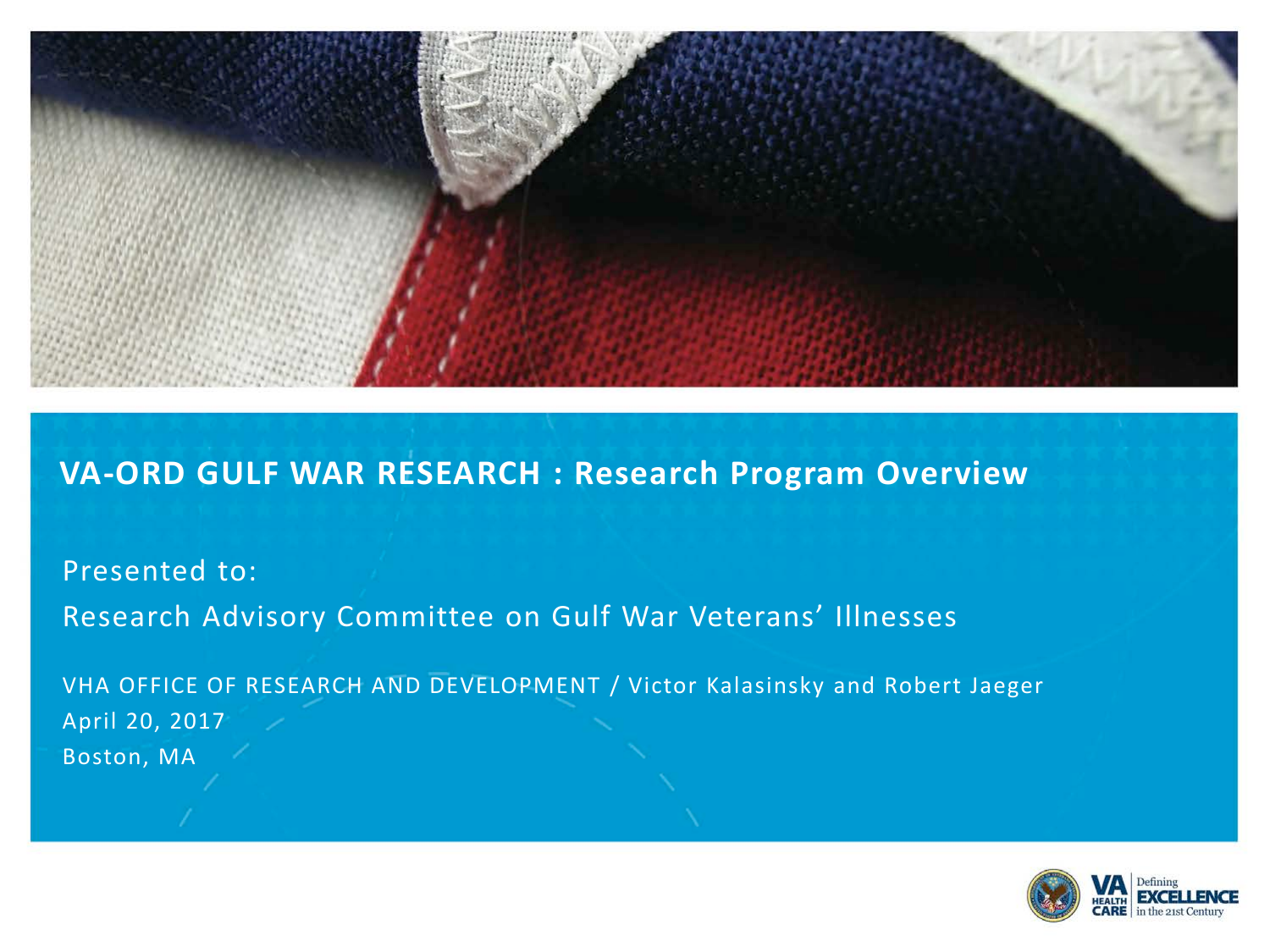## VA Office of Research and Development Strategic Plan

**MISSION:** 

**To discover knowledge and create innovations that advance health care for our Veterans and our Nation**

#### **VISION:**

**To be the premier research organization leading our Nation's efforts to enhance the health and well-being of Veterans by developing evidence-based clinical care and delivery systems improvements** 

[http://vaww.va.gov/VHAOPP/POPlans/ORD\\_StrategicPlan2012.pdf](http://vaww.va.gov/VHAOPP/POPlans/ORD_StrategicPlan2012.pdf)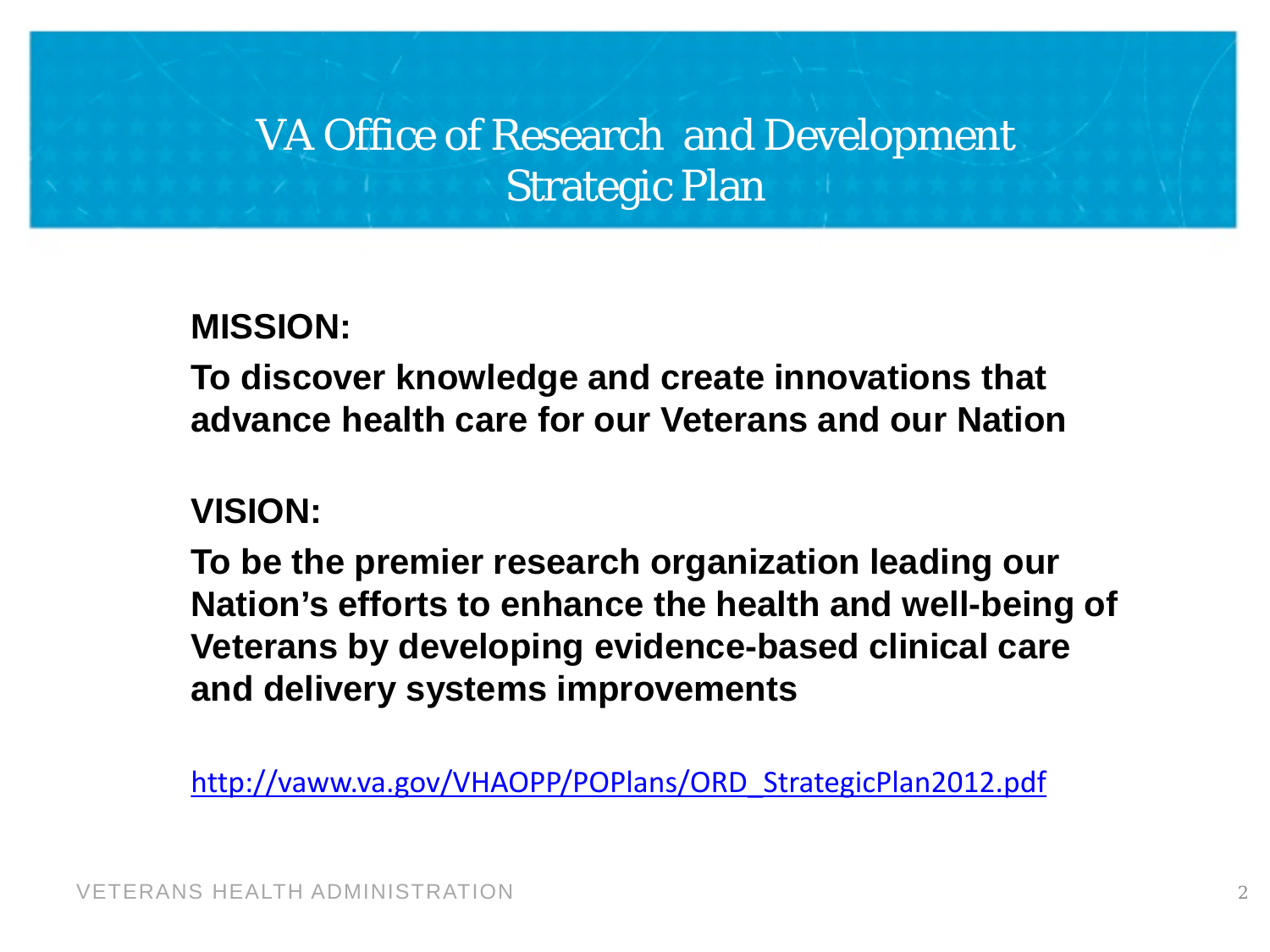# Nationwide VA Intramural Research Program Office of Research and Development

- **116 VAMCs have capacity for research**
	- **More than 90 are funded by VA at any time**
- **More than 2,400 Office of Research and Development (ORD)-funded projects**
- **Community of more than 3,000 VA researchers with a long history of significant research**
- **Broad, extensive research portfolio that balances the needs of all Veterans**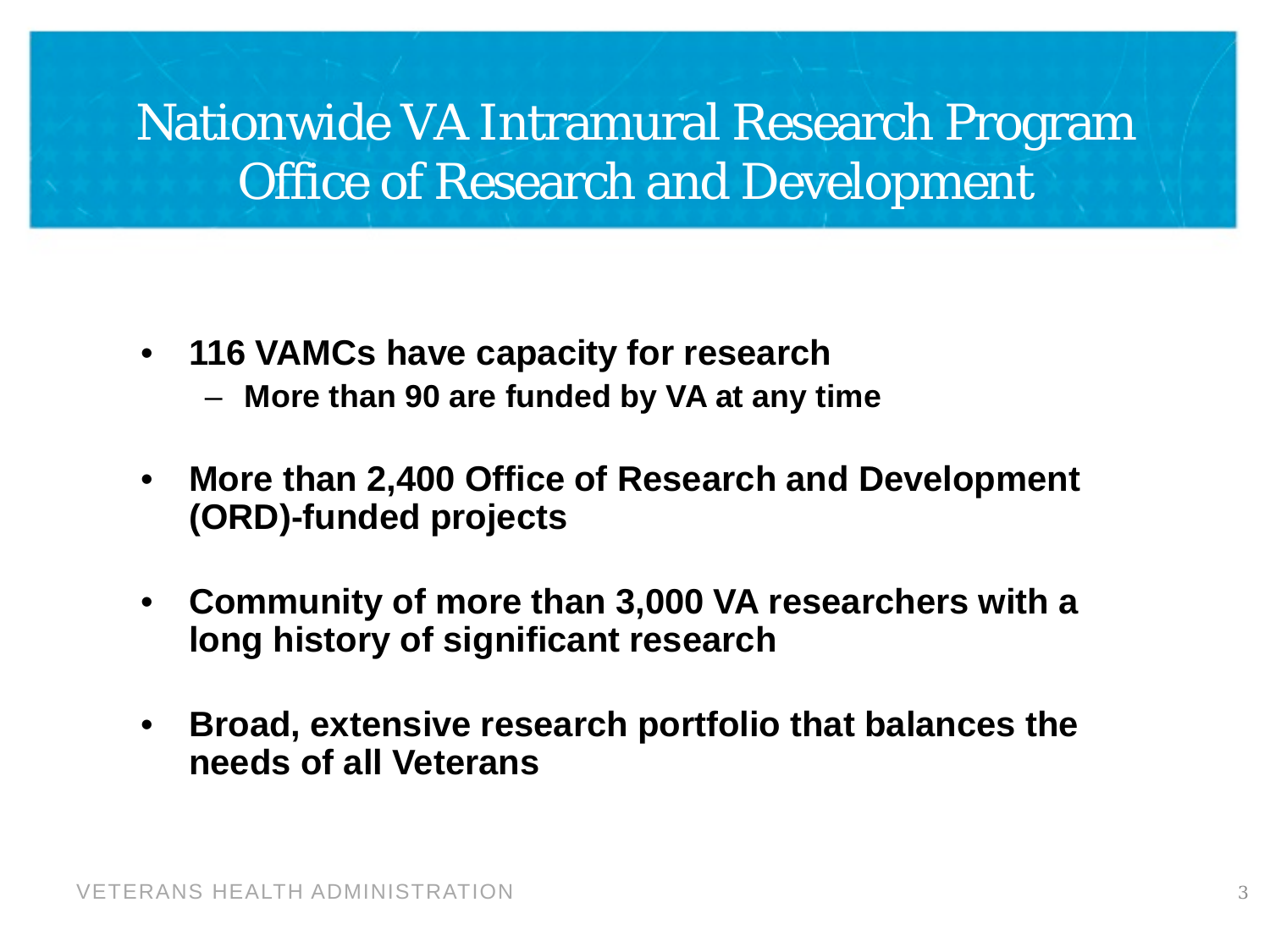# Office of Research and Development Organizational Chart

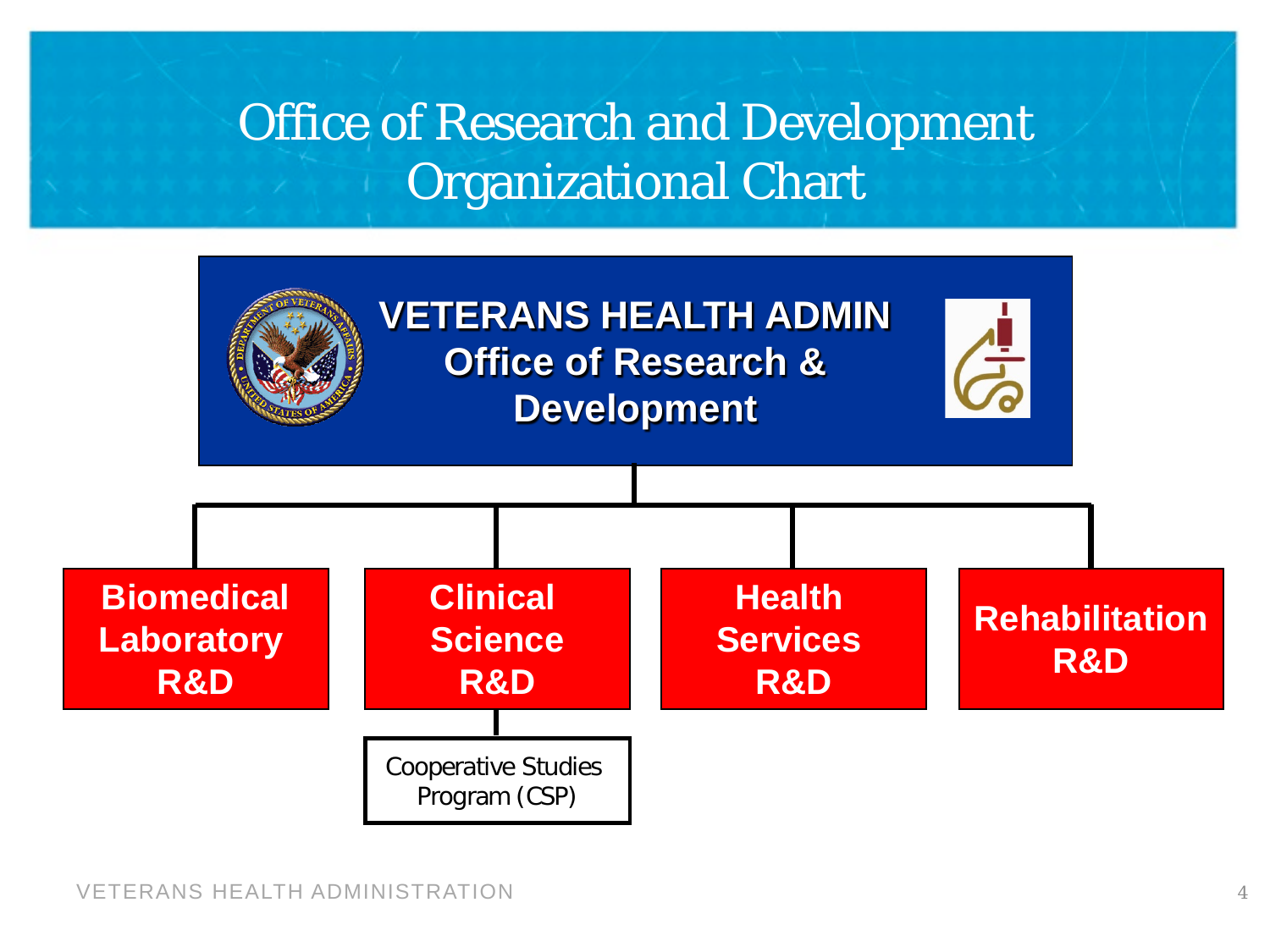#### Gulf War Research – Requests for Applications (RFAs)

#### **Biomedical Laboratory Research & Development (BLR&D):**

BX-17-011 Award for Research on Gulf War Veterans' Illnesses (GWVI) BX-17-012 Pilot Projects for Research on Gulf War Veterans' Illnesses (GWVI)

#### **Clinical Science Research & Development (CSR&D):**

CX-17-011 Award for Research on Gulf War Veterans' Illnesses (GWVI) CX-17-012 Pilot Projects for Research on Gulf War Veterans' Illnesses (GWVI) CX-17-013 Award for Research on Treatments for Gulf War Veterans' Illnesses (GWVI) – (clinical trial)

#### **Health Services Research & Development (HSR&D):**

HX-17-012 Targeted Solicitation for Service-Directed Research Award on Health Services Research on the Care of Gulf War Veterans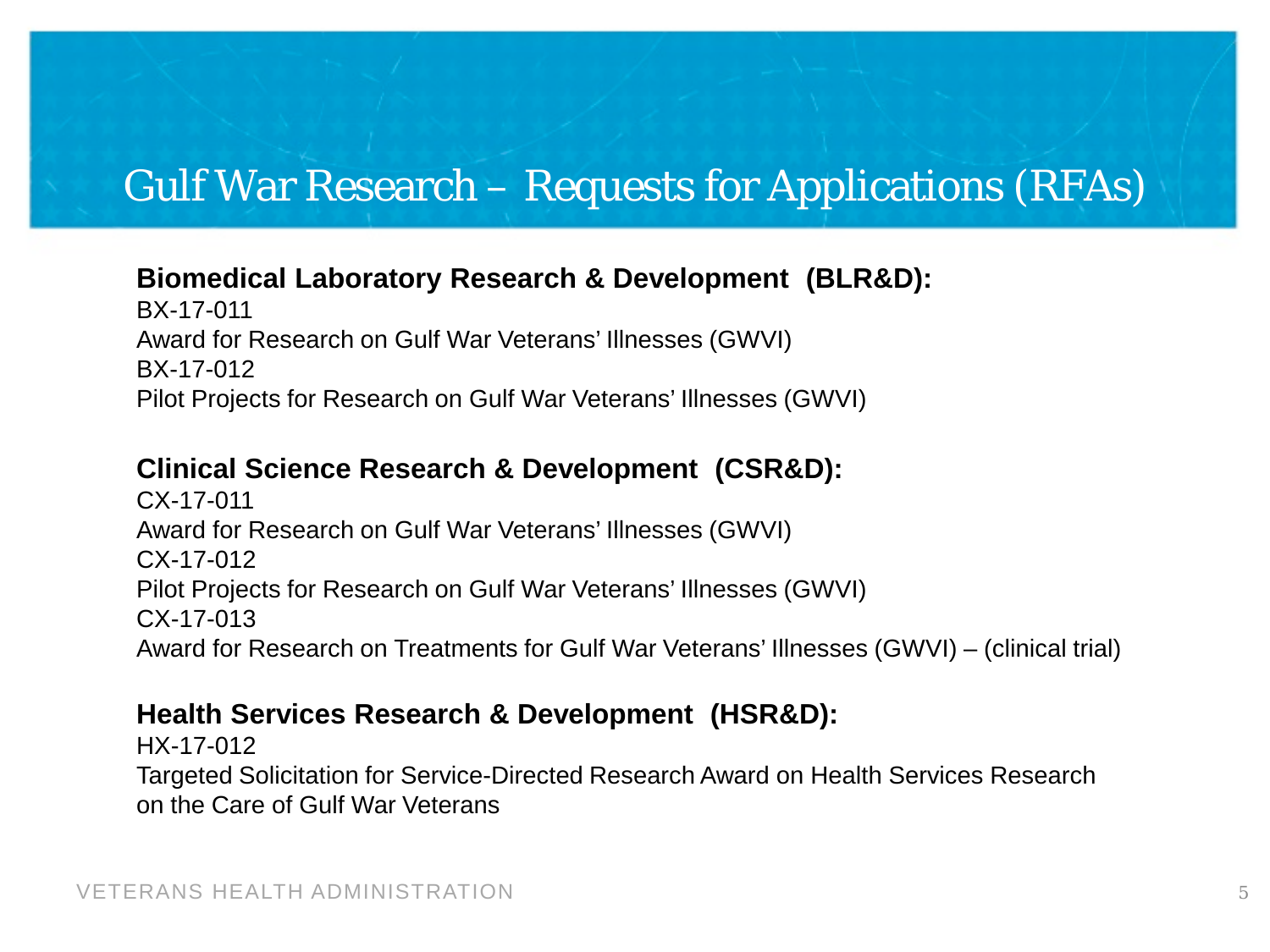#### VA Office of Research and Development

- **VA research is driven by improving health care for all Veterans**
	- **Investigator-initiated research (Clinician Researchers)**
		- **Pilot projects**
		- **Merit review**
		- **Clinical Trials**
		- **Career Development Awards**
	- **Service-directed research**
	- **Cooperative Studies Program (CSP)**

#### • **Public Access to Information about VA/ORD funded research**

- [http://clinicaltrials.gov](http://clinicaltrials.gov/) Information on current and past clinical trials
- <http://projectreporter.nih.gov/> Information on current and previously funded research projects
- <http://www.ncbi.nlm.nih.gov/pubmed> Published results of research studies
- <http://www.rehab.research.va.gov/jour/jourindx.html> Official Journal of ORD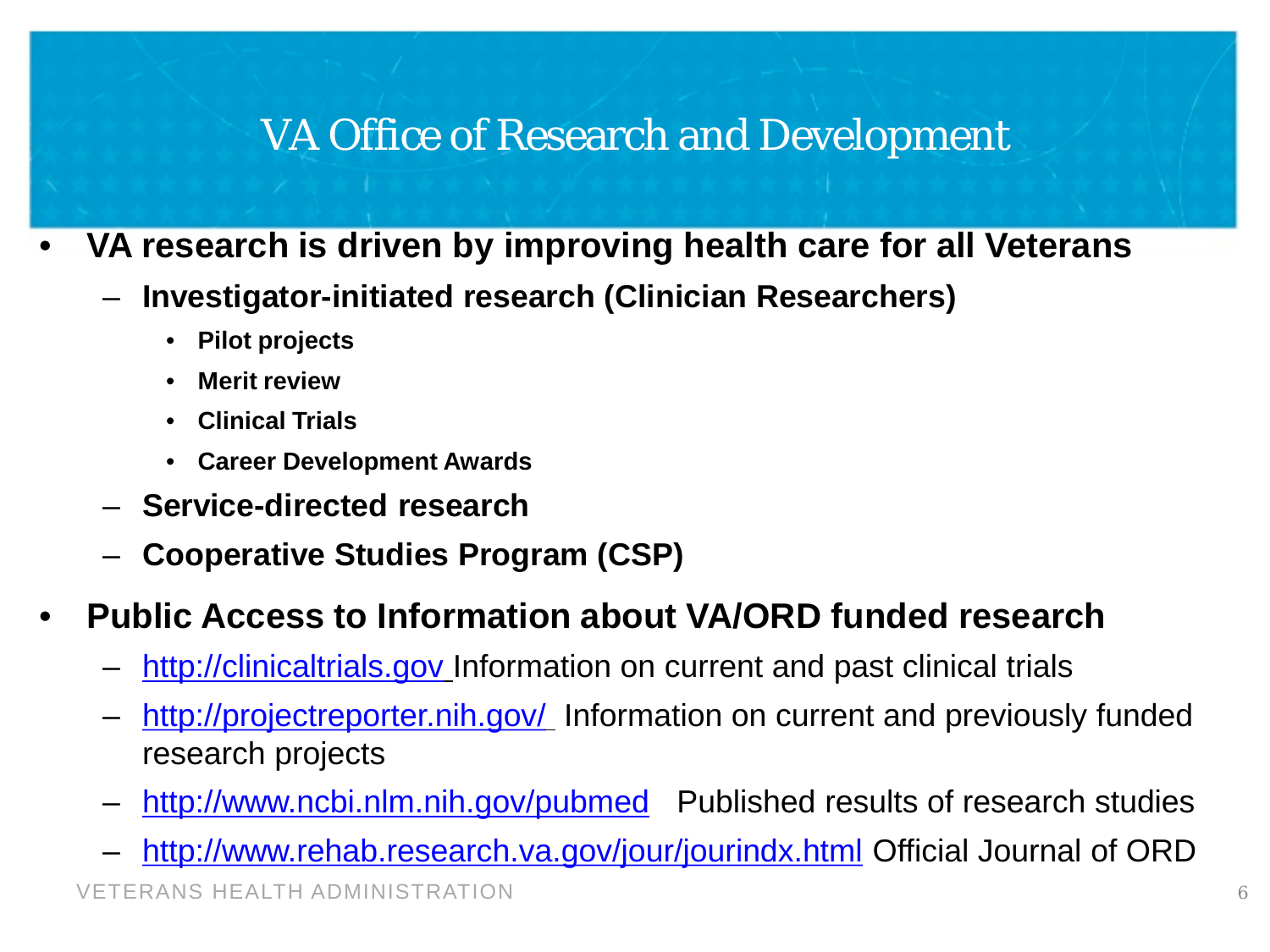## VA Office of Research and Development Application Process

- The clinicians and researchers who treat and interact with ill Gulf War Veterans seeking care in VA Hospitals and Medical Centers are the best and most qualified individuals to propose the research that might be most beneficial to ill Gulf War Veterans.
- ORD invites VA intramural researchers to submit proposals for Gulf War research using the mechanism of "Requests for Applications" (RFAs).
- Since 2011, these RFAs have been issued by ORD twice per year on a consistent basis.
- VA/ORD has a specific Merit Review Panel, with expertise in Gulf War issues, to insure high quality, independent, and unbiased reviews of Gulf War research proposals submitted to ORD.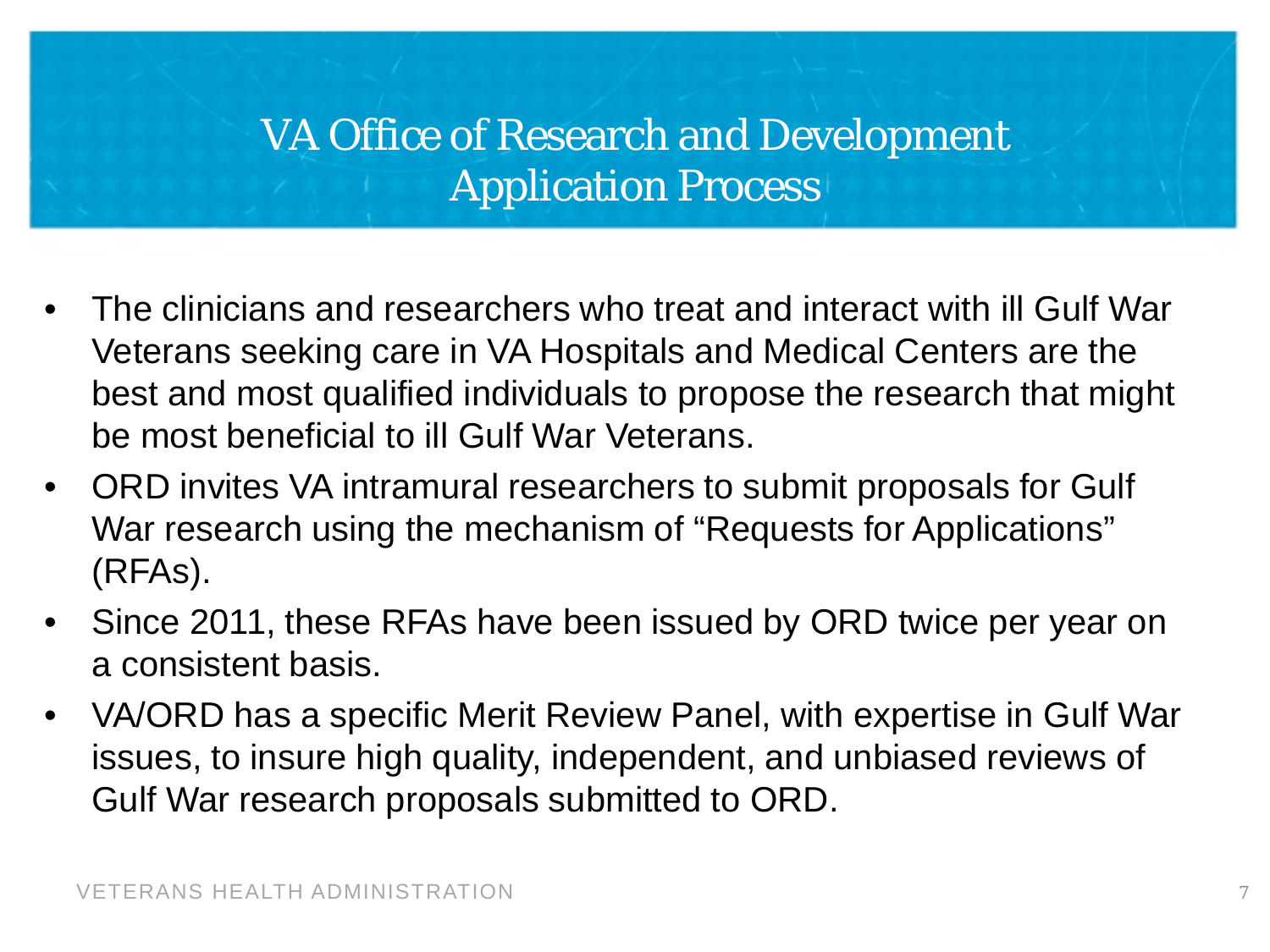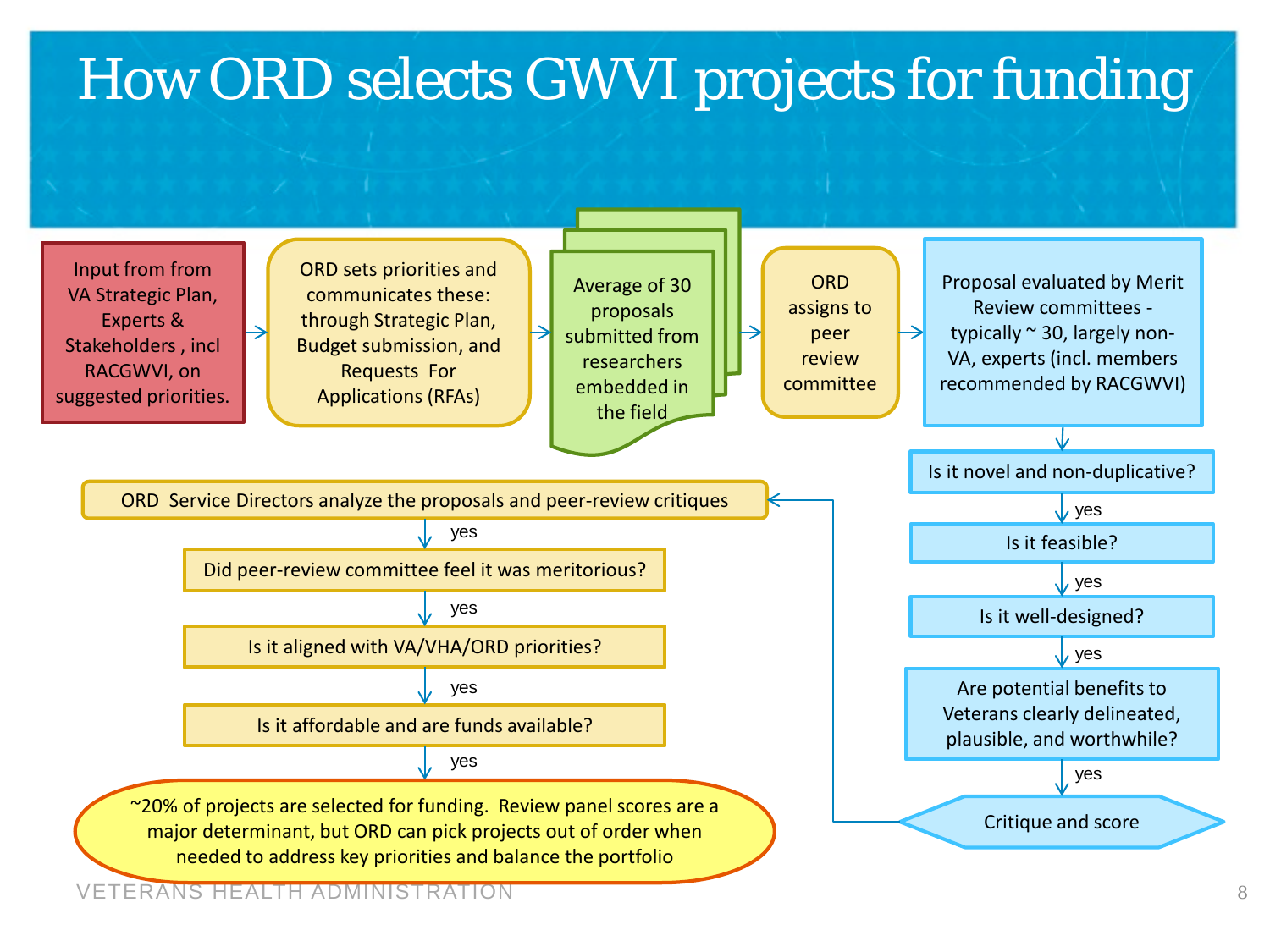#### VA/ORD-Based FACA Committees (Federal Advisory Committee Act)

- **National Research Advisory Council (NRAC)**
	- **To provide advice to the Under Secretary for Health and the Secretary of Veterans Affairs on research and development sponsored and/or conducted by the Veterans Health Administration, to include policies and programs of the Research and Development Office**
- **Research Advisory Committee on Gulf War Veterans' Illnesses (RACGWVI)**
	- **To provide advice and make recommendations to the Secretary of Veterans Affairs on proposed research plans and strategies related to understanding and treating the health consequences of military service in the Southwest Asia theater of operations during the 1990 - 1991 Gulf War**
	- **Mandated by Congress in 1998; first chartered in January, 2002**
- **Genomic Medicine Program Advisory Committee (GMPAC)**
	- **To provide advice to the Secretary on the scientific and ethical issues related to the establishment, development, and operation of the Program in order to further VA's medical research in providing Veterans with Medical care and treatment.**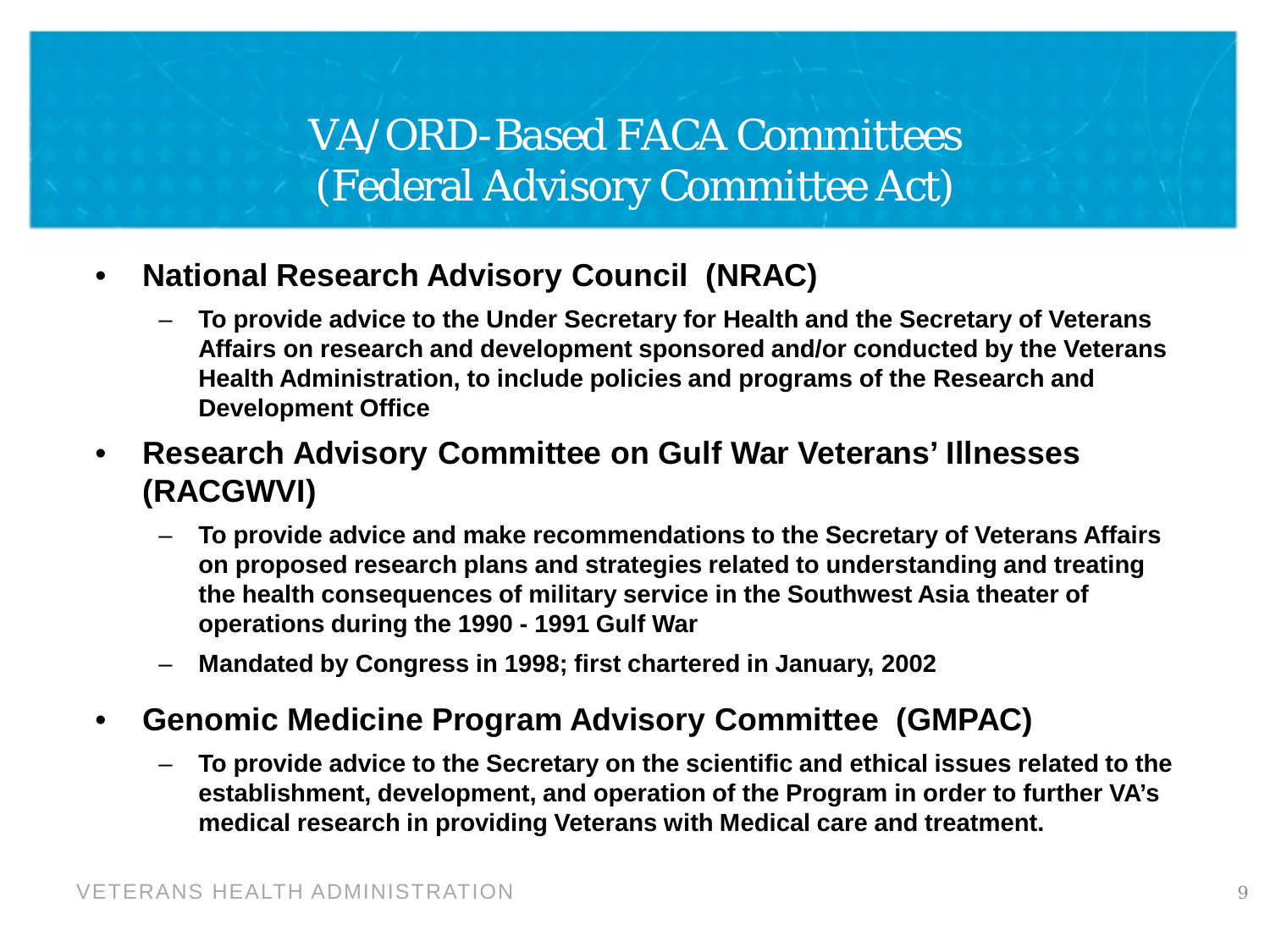#### RAC 2016 Recommendations - Status

- **1. Update GWRSP for 2018 – 2022 (IN PROGRESS)**
- **2. Establish coordinated system of centers within VHA (UNDER REVIEW)**
- **3. Seek strategic partnerships, collaboration with non-VA entities (IN PROGRESS)**
- **4. Form a Work Group to identify challenges and solutions to recruitment (IN PROGRESS)**
- **5. Develop an approach to use ICD code(s) for GWI (UNDER REVIEW)**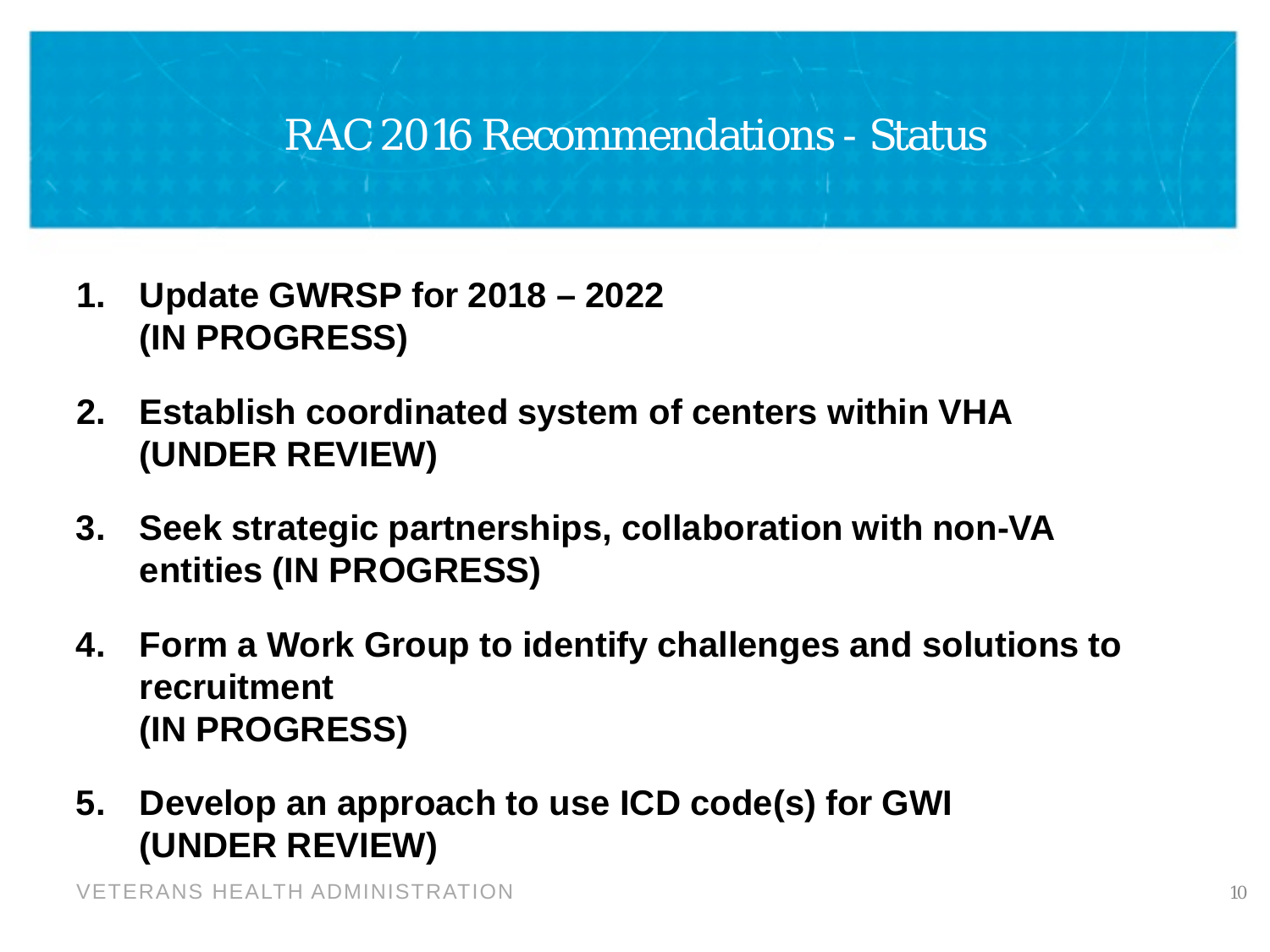#### RAC 2015 Recommendations – Status (1 of 2)

- **1. Research and clinical sides of VA collaborate more interactively (IN PROGRESS)**
- **2. VA physicians receive GWI training for uniformity of care (IN PROGRESS)**
- **3. Make it easier for Veterans to volunteer for research studies and biobanks (IN PROGRESS)**
- **4. Create a working group for a single case definition for GWI (IN PROGRESS)**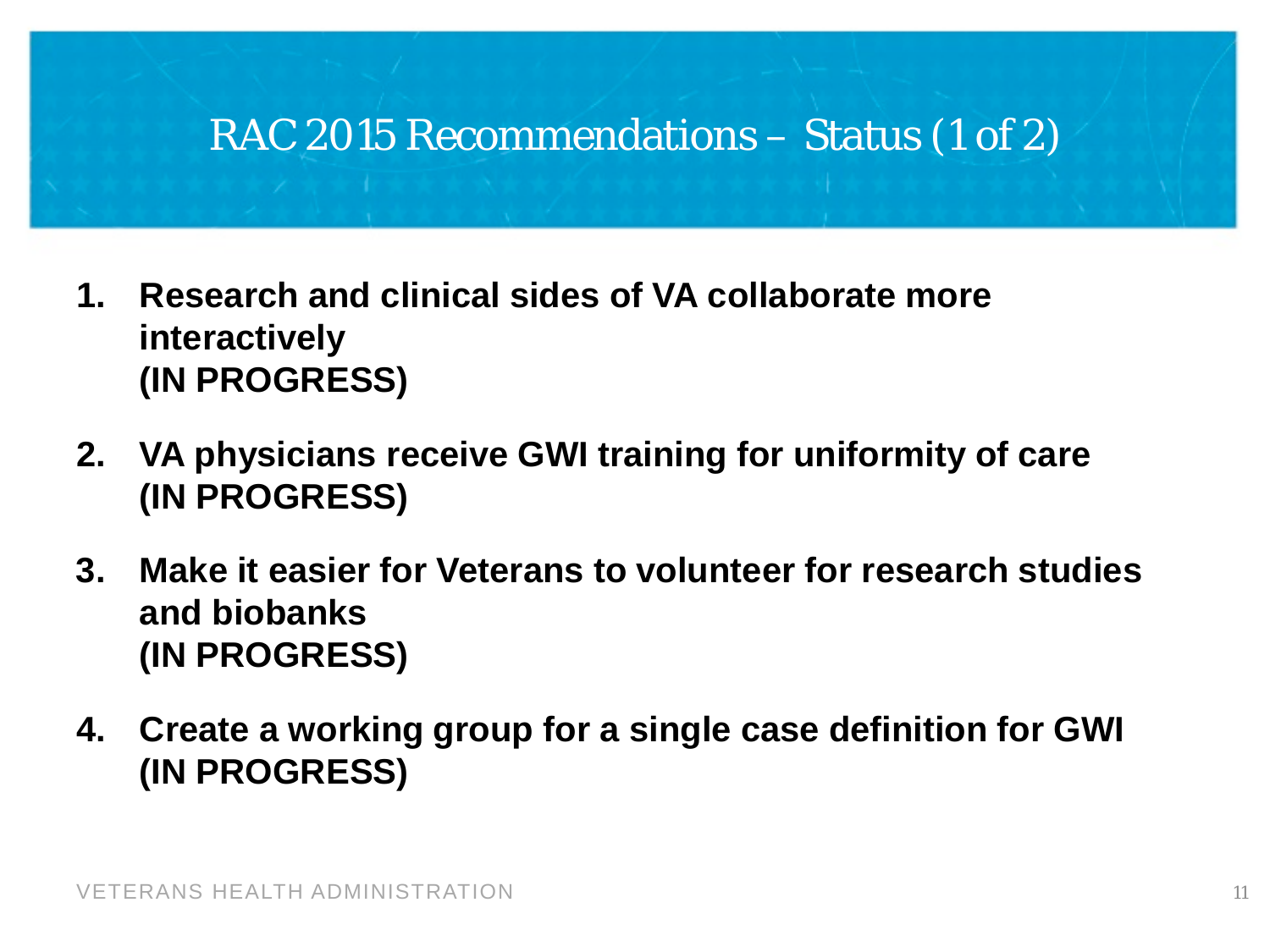### RAC 2015 Recommendations – Status (2 of 2)

- **5. Re-categorize deployed and non-deployed cohorts recognizing that Operation Desert Storm ended April 11, not March 1, 1991 (IN PROGRESS)**
- **6. Undertake confirmation studies related to genomics (BChE variants; PON1, PON2, PON3; MVP; DoD serum; ALS) (UNDER REVIEW)**
- **7. Follow Veterans closest to Khamisiyah and oil wells (IN PROGRESS for Khamisiyah)**
- **8. Develop larger treatment trials from pilot studies (L-carnosine for IBS; CPAP treatment for GWI) (IN PROGRESS)**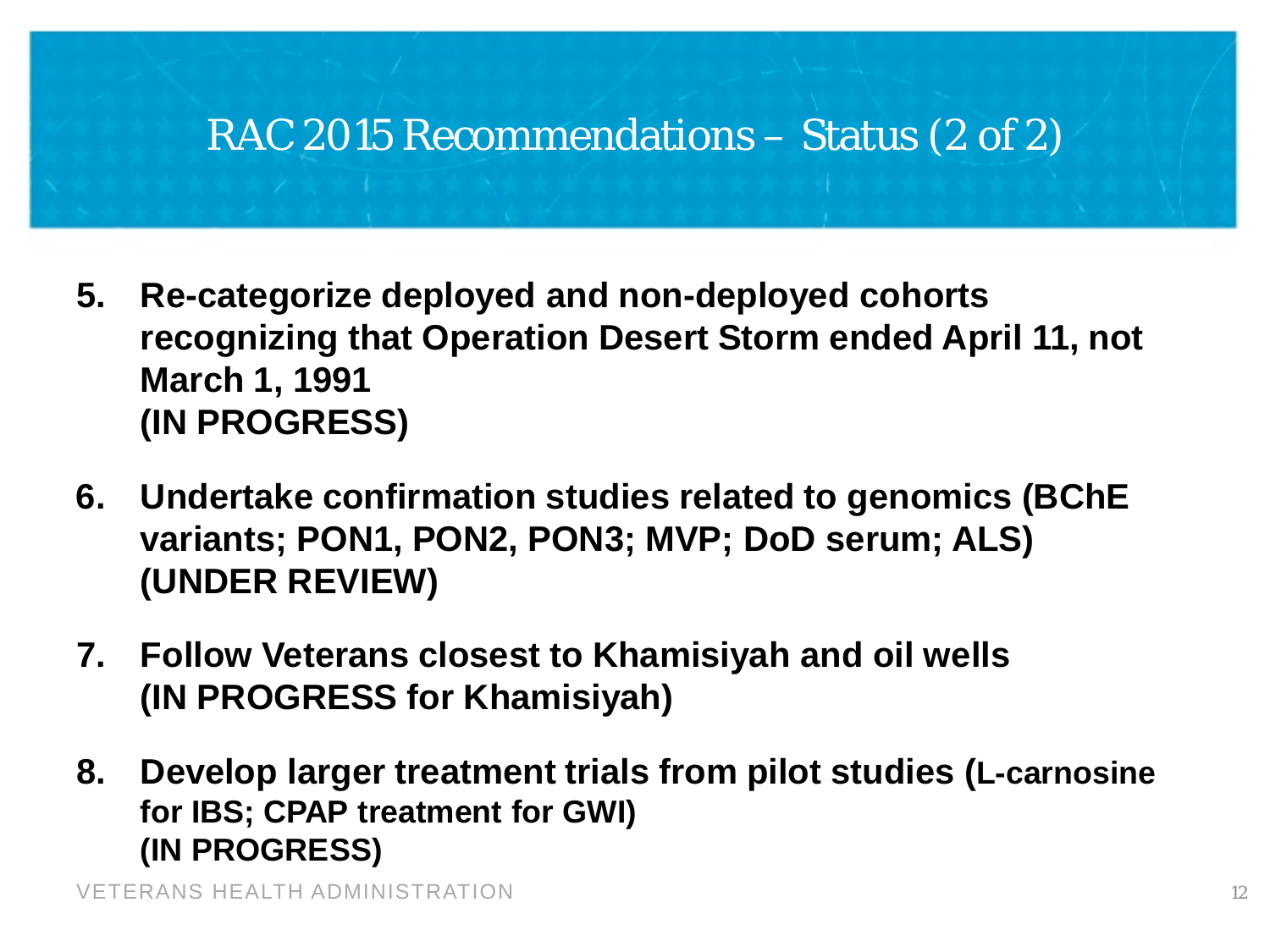## VA-ORD Gulf War Research Funding  $(2007 - 2016)$

| <b>Fiscal Year</b><br>(FY) | <b>VA Merit</b><br><b>Review</b> | <b>UTSW</b><br><b>Contract</b> | <b>FY Total</b> |
|----------------------------|----------------------------------|--------------------------------|-----------------|
| 2007                       | \$<br>7.06 M                     | \$15.00 M                      | \$<br>22.06 M   |
| 2008                       | \$<br>6.93 M                     | \$15.00 M                      | \$<br>21.93 M   |
| 2009                       | \$9.63 M                         | \$6.97 M                       | \$<br>16.60 M   |
| 2010                       | \$11.57 <sub>M</sub>             | \$<br>2.29 M                   | \$<br>13.86 M   |
| 2011                       | \$<br>5.54 M                     | \$<br>0.03 <sub>M</sub>        | \$<br>5.57 M    |
| 2012                       | \$<br>6.72 M                     |                                | \$<br>6.72 M    |
| 2013                       | \$7.94 M                         |                                | \$<br>7.94 M    |
| 2014                       | \$9.73 M                         |                                | \$<br>9.73 M    |
| 2015                       | \$11.63 M                        |                                | \$<br>11.63 M   |
| 2016                       | \$12.34 M                        |                                | \$<br>12.34 M   |
| <b>Total</b><br>2007-2015  | \$89.09 M                        | \$39.29 <sub>M</sub>           | \$128.38 M      |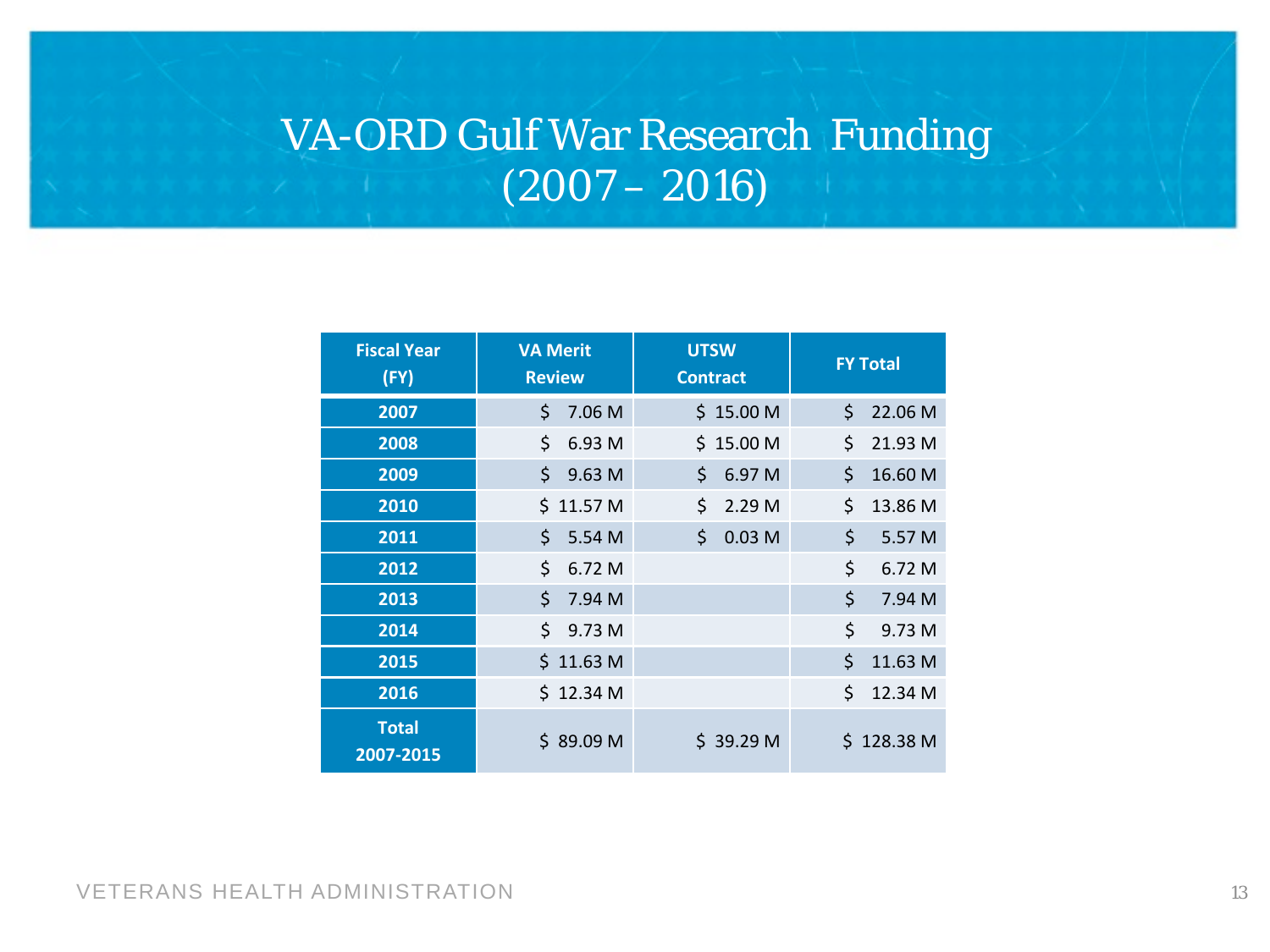### Response Statistics for VA-ORD Gulf War Research Requests for Applications (RFAs)

|                         | <b>Proposals</b><br><b>Received</b> | <b>Projects</b><br><b>Funded</b> | <b>Funds</b><br><b>Approved</b> |
|-------------------------|-------------------------------------|----------------------------------|---------------------------------|
| <b>Spring/Fall 2011</b> | 26                                  | 3                                | \$4.0 M                         |
| <b>Spring/Fall 2012</b> | 32                                  | $\overline{7}$                   | \$11.4 M                        |
| <b>Spring/Fall 2013</b> | 35                                  | $\overline{7}$                   | \$12.6 <sub>M</sub>             |
| <b>Spring/Fall 2014</b> | 40                                  | 5                                | \$7.5M                          |
| <b>Spring/Fall 2015</b> | 33                                  | 8                                | \$13.2 M                        |
| <b>Spring/Fall 2016</b> | 26                                  | 4                                | \$2.5 M                         |
| <b>Spring 2017</b>      | 16                                  | <b>Jun 2017</b>                  |                                 |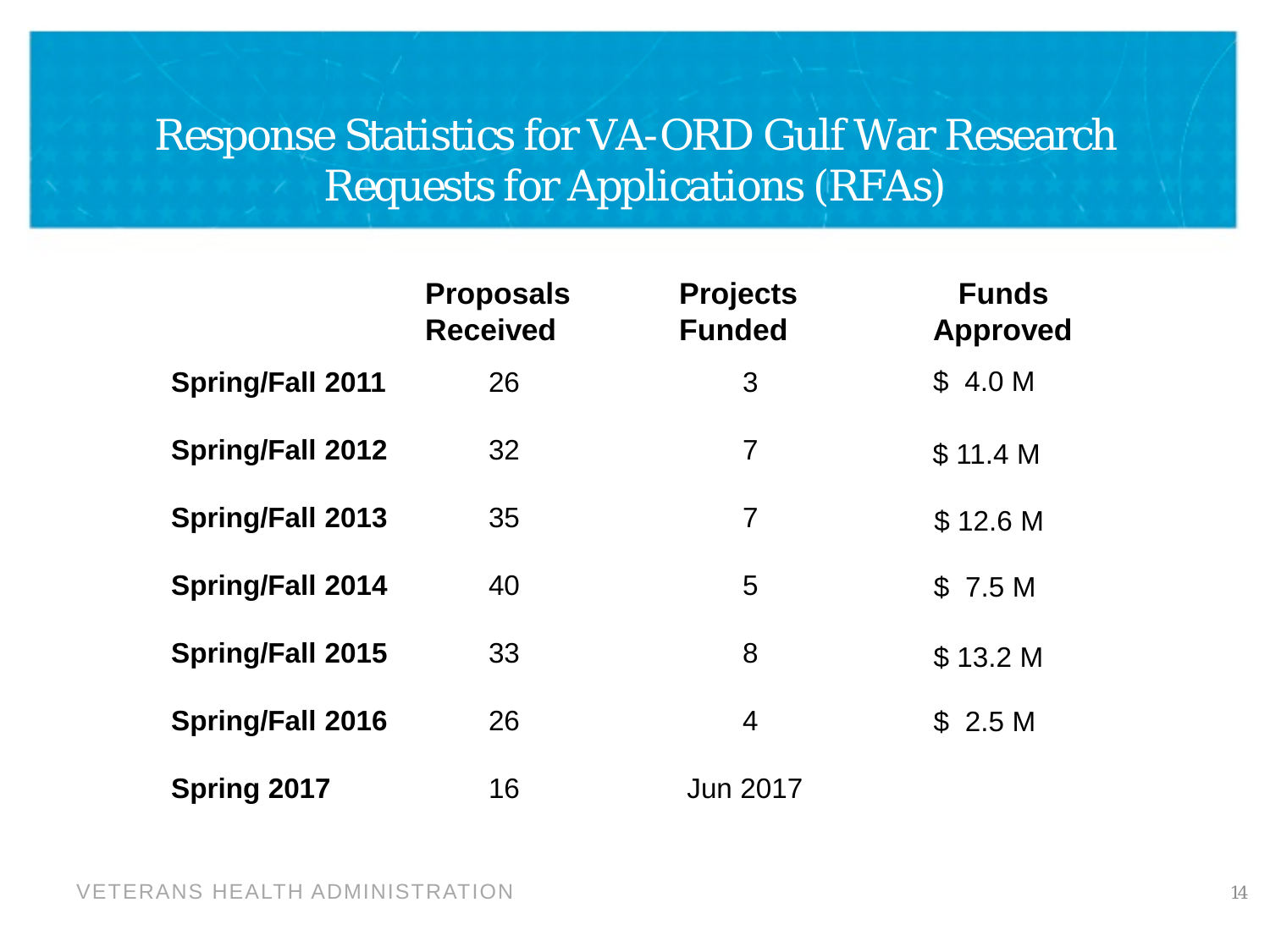### Gulf War Research Projects Active in 2017 (slide 1 of 3)

#### **Treatments/Clinical Trials**

- Impact of exercise training on pain and brain function in Gulf War Veterans (5.1)
- Transcranial, Light-Emitting Diode (LED) Therapy to Improve Cognition in GWVI (5.1)
- Complementary Neurosteroid Intervention in Gulf War Veterans' Illnesses (5.1)
- Cognitive Rehabilitation Therapy for Gulf War Veterans (5.1)
- Complementary and Alternative Medicine in Veterans with Gulf War Illnesses (5.1)
- RCT of Duloxetine and Pregabalin for the treatment of GWI in Veterans (5.1)
- Healthcare Utilization Patterns and Associated Costs for Gulf War I Era Veterans (5.1)
- WRIISC as a Model of Care for Chronic Multisymptom Illness (5.1)
- Novel Interventions for Gulf War Veterans' Illnesses (5.1)
- Pilot Test of Telephone-Delivered Cognitive Behavioral Therapy for Insomnia for Veterans with Gulf War Illness (5.1)
- Randomized, Double-blind Placebo-controlled Phase III Trial of Coenzyme Q10 in Gulf War Illness (5.1)
- VETERANS HEALTH ADMINISTRATION • Evaluation of a Mindfulness-Based Intervention for Gulf War Illness (5.1)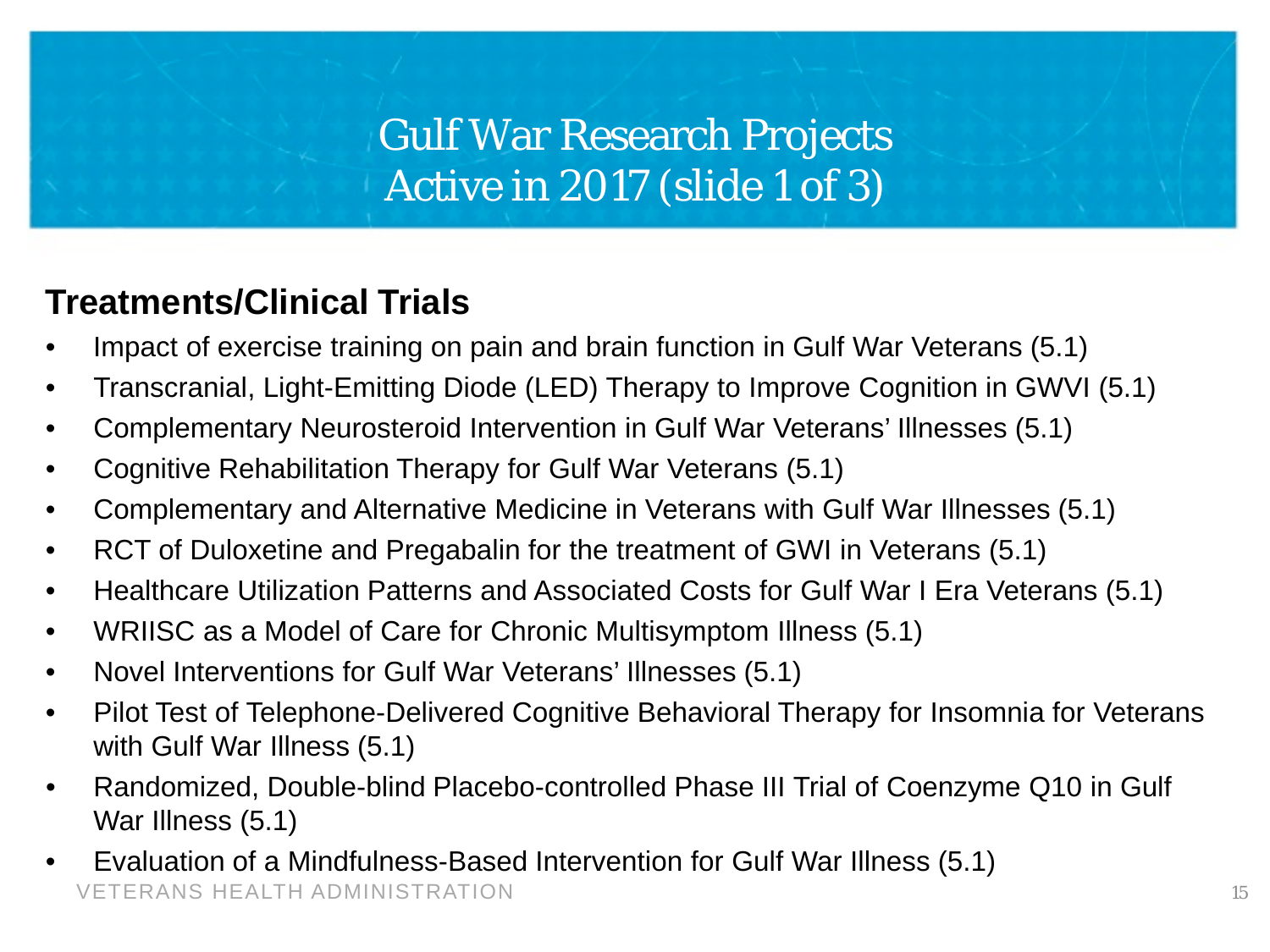### Gulf War Research Projects Active in 2017 (slide 2 of 3)

#### **Biomarkers/Mechanisms**

- Examination of Cognitive Fatigue in Gulf War Illness Using fMRI (5.5)
- Longitudinal assessment of Gulf War veterans with suspected Sarin exposure (5.4, 5.5)
- Multimodal Biological Assessment of Gulf War Illness (5.5)
- National Health Survey of Persian Gulf Veterans and their Families (5.2)
- Somatic hypersensitivity in Veterans with IBS (5.1)
- Women vs. Men with GWI: Differences in Computational Models and Therapeutic Targets (5.1, 5.4)
- Genomics of Gulf War Illness in Veterans (5.4)
- Post Exertional Malaise in GWI: Brain Autonomic and Behavioral Interactions (5.5)
- A Translational Medicine Approach to Gulf War Illness: From Cells to Therapy (5.5, 5.8)
- Mechanisms of Gulf War Illness (5.1, 5.4)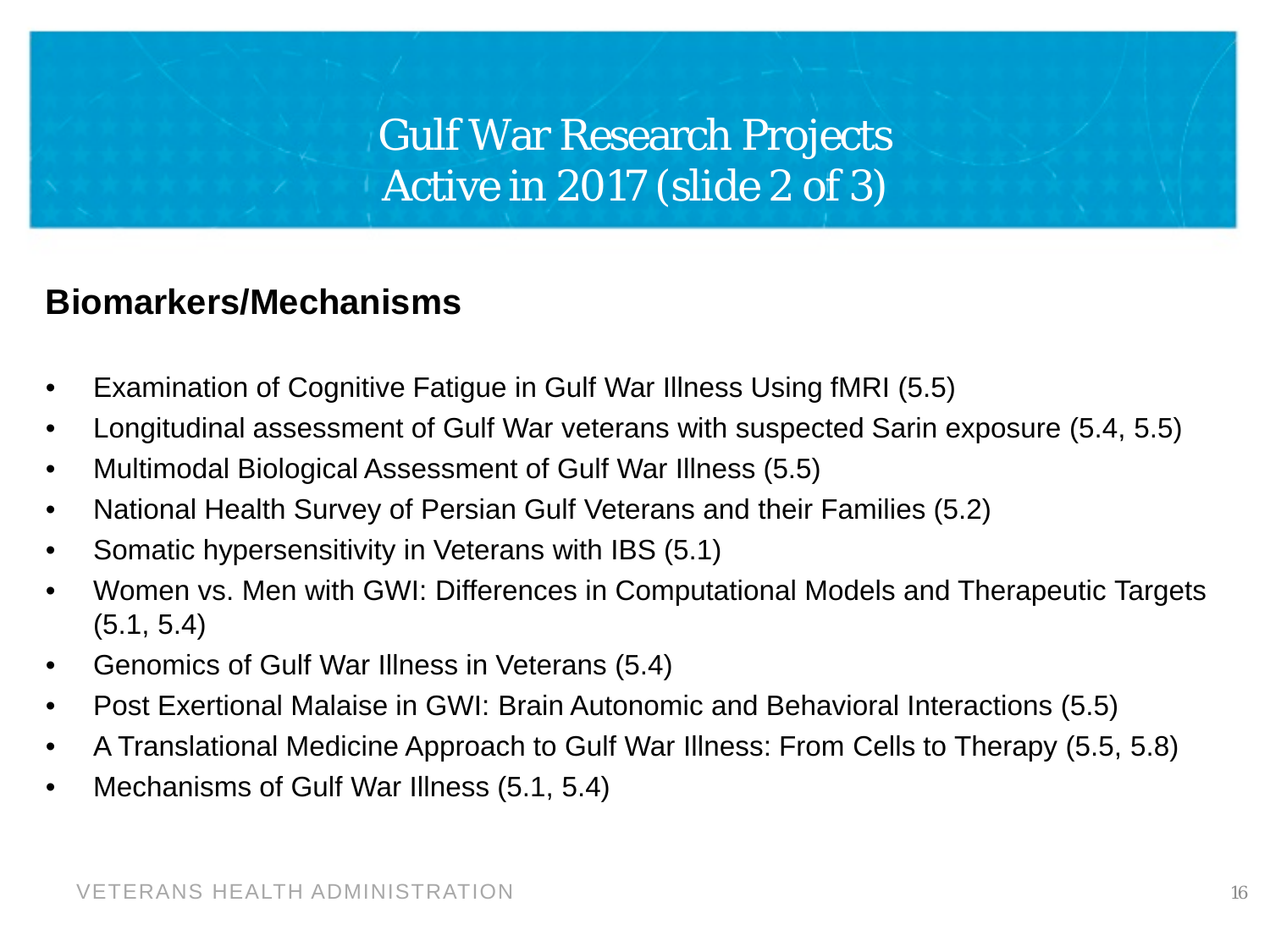### Gulf War Research Projects Active in 2017 (slide 3 of 3)

#### **Model Systems**

- Central Mechanisms Modulating Visceral Sensitivity (5.4, 5.6)
- Immunoregulation of Myelin Specific T Lymphocytes (5.4, 5.6)
- Neuroprotection and Myelin Repair Mechanisms in Multiple Sclerosis (5.4, 5.6)
- Sleep Neurobiology and Circuitry (5.4, 5.6)
- Understanding Pain of Gastrointestinal Origin in Women that Serve in OEF/OIF (5.5, 5.6)
- Identification of Plasma Biomarkers of Gulf War Illness Using "omic" Technology (5.5, 5.6)
- Gulf War Exposures and the Molecular Mechanisms of Paternal Reproductive Risk (5.6)
- Novel neurotrophic therapies in an optimized mouse model of GWVI (5.1, 5.6)
- Neuroinflammation, Oxidative Stress, and Hippocampal Defects in GWI (5.5, 5.6)
- Immune Basis for Hippocampal Cholinergic Deficits in Pyridostigmine-treated Rats (5.6)
- Gulf War neurotoxicants and acquired cognitive and neuropsychological dysfunction (5.6)
- Maintenance of Telomerase Activity as a Treatment for Gulf War Illness (5.1, 5.6)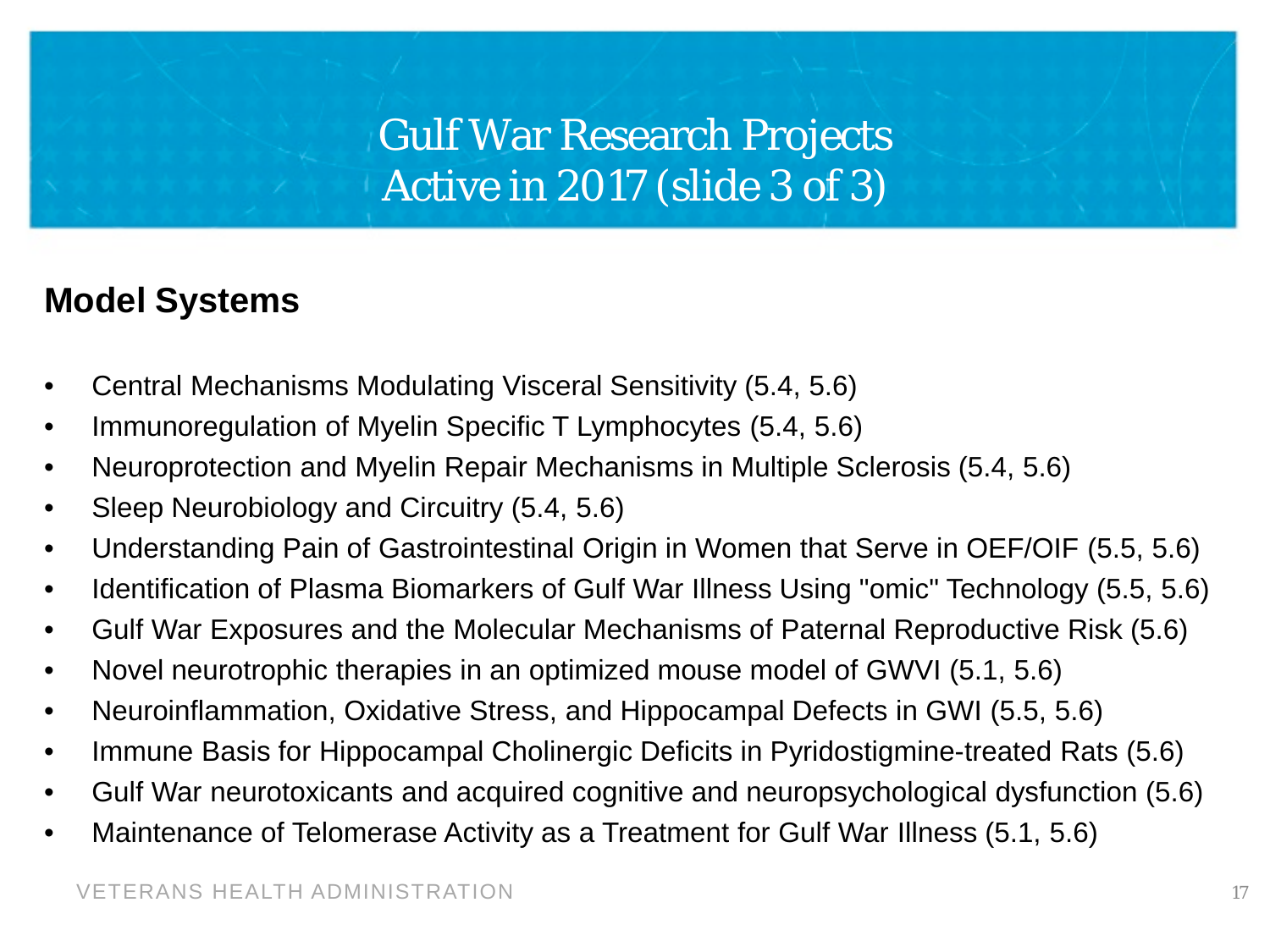### Gulf War Research Projects Selected for funding in 2017

- Treatments for Sleep Disorders in Gulf War Veterans (5.1)
- Treating Immune dysfunction in GWI (5.6)
- Gulf War Exposures and Neuroinflammation (5.6)
- Evaluating Treatments for Veterans with Chronic Multisymptom Illness (5.1)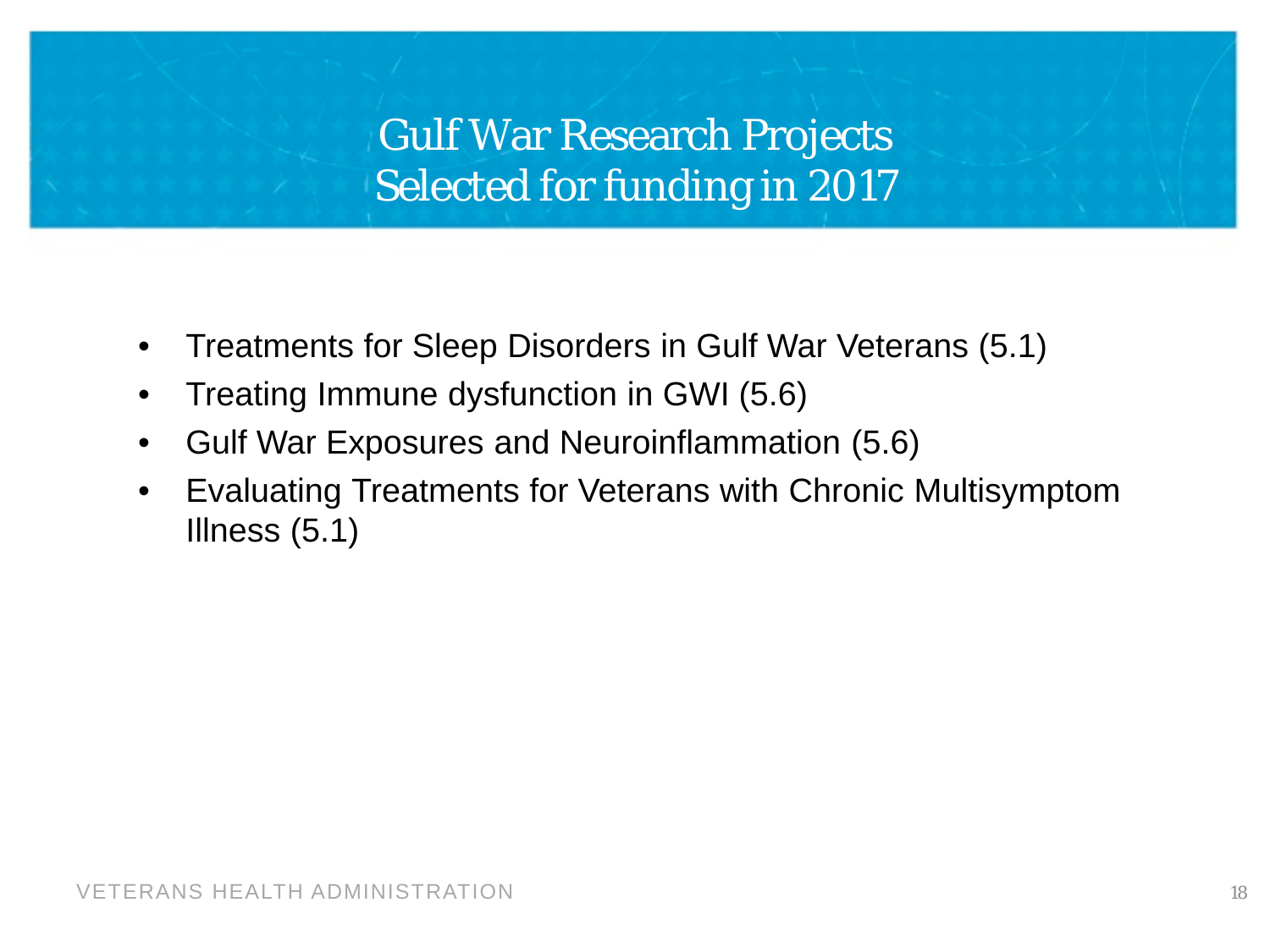### Recently Competed Gulf War Research Projects

- Bacterial Overgrowth Associated with Chronic Multi-Symptom Illness Complex (5.1)
- Host Defense Mechanisms in Polyaromatic Hydrocarbon Carcinogenesis (5.5, 5.6)
- Prevention of Hippocampal Neurodegeneration Due to Age and Apnea (5.6)
- Epigenetic Mechanisms Relevant to the Pathogenesis of ALS (5.4, 5.6)
- Nanoparticle Coupled Antioxidants for Respiratory Illness in Veterans (5.1, 5.6)
- Memory and Mood Enhancing Therapies for Gulf War Illness (5.1, 5.6)
- MEG Synchronous Neural Interactions (SNI) in Gulf War Veterans (5.5)
- rTMS for the Treatment of Chronic Pain in GW1 Veterans (5.1)
- Diagnostic Utility of mtDNA Content and Exercise Challenge in Vets with GWI (5.1, 5.4)
- Vascular and Skeletal Muscle Function in Gulf War Veterans Illness (5.1, 5.4)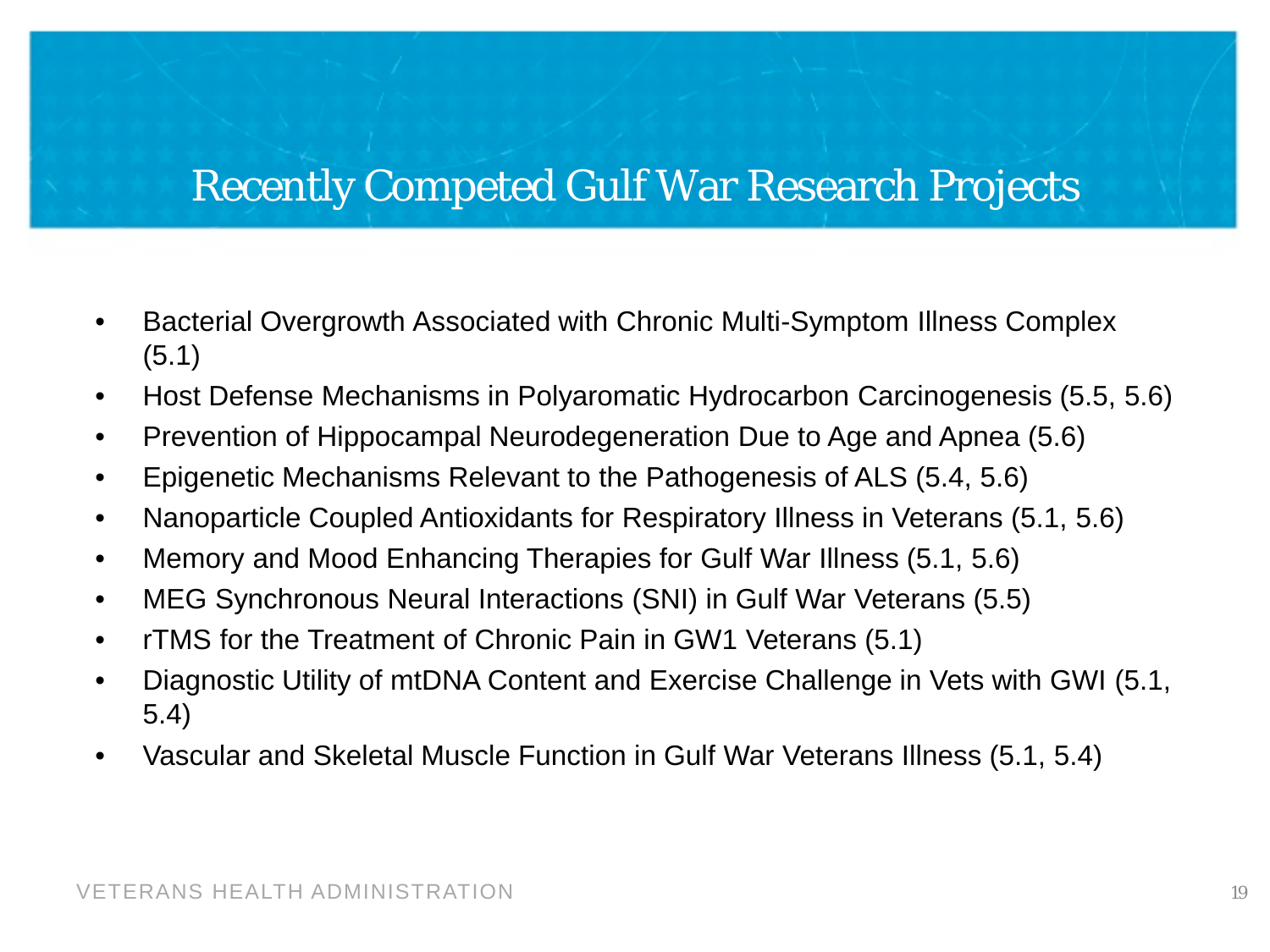#### Gulf War Research Biorepositories

#### • **Gulf War Veterans' Illnesses Biorepository (5.2, 5.4, 5.5)**

- Began operations July, 2012
- Enrolling Veterans to obtain medical records
- Brain and spinal cord tissue to be collected post-mortem
- Review of pilot project in November, 2014
- http[://www.research.va.gov/programs/tissue\\_banking/gwvib/default.cfm](http://www.research.va.gov/programs/tissue_banking/gwvib/default.cfm)

#### • **CSP #585 Gulf War Era Cohort and Biorepository (5.2, 5.4, 5.5)**

- Deployed and non-deployed Veterans
- Users of VA health care and non-users
- Surveys and blood collection
- September, 2014 May 2016: enrolled 1276 participants
- <http://www.research.va.gov/programs/csp/585/default.cfm>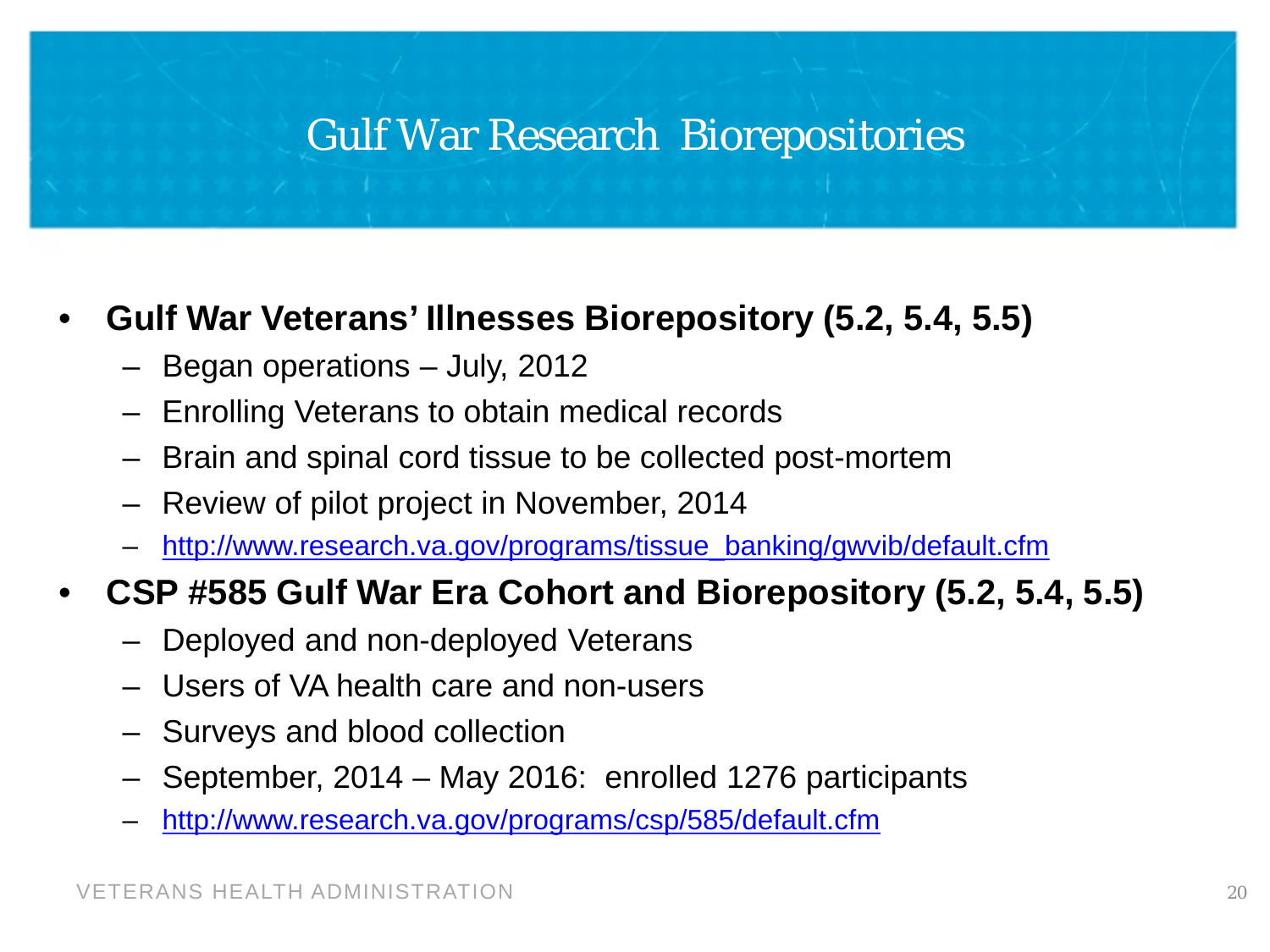## Gulf War Research Activities National Academy of Medicine (NAM) Reports (formerly, Institute of Medicine)

- **Assessment of the Department of Veterans Affairs Airborne Hazards and Open Burn Pit Registry**
	- Jan 2015 Jan 2017 (First meeting Mar 13, 2015)
	- NAM report, Feb 28
	- [https://www.nap.edu/catalog/23677/assessment-of-the-department-of-veterans-affairs-airborne](https://www.nap.edu/catalog/23677/assessment-of-the-department-of-veterans-affairs-airborne-hazards-and-open-burn-pit-registry)hazards-and-open-burn-pit-registry
- **Gulf War and Health, Volume 11: Generational Health Effects of Serving in the Gulf War**
	- Sep 2016 Sep 2018 (First meeting Jan 12, 2017)
	- <http://www8.nationalacademies.org/cp/projectview.aspx?key=49832>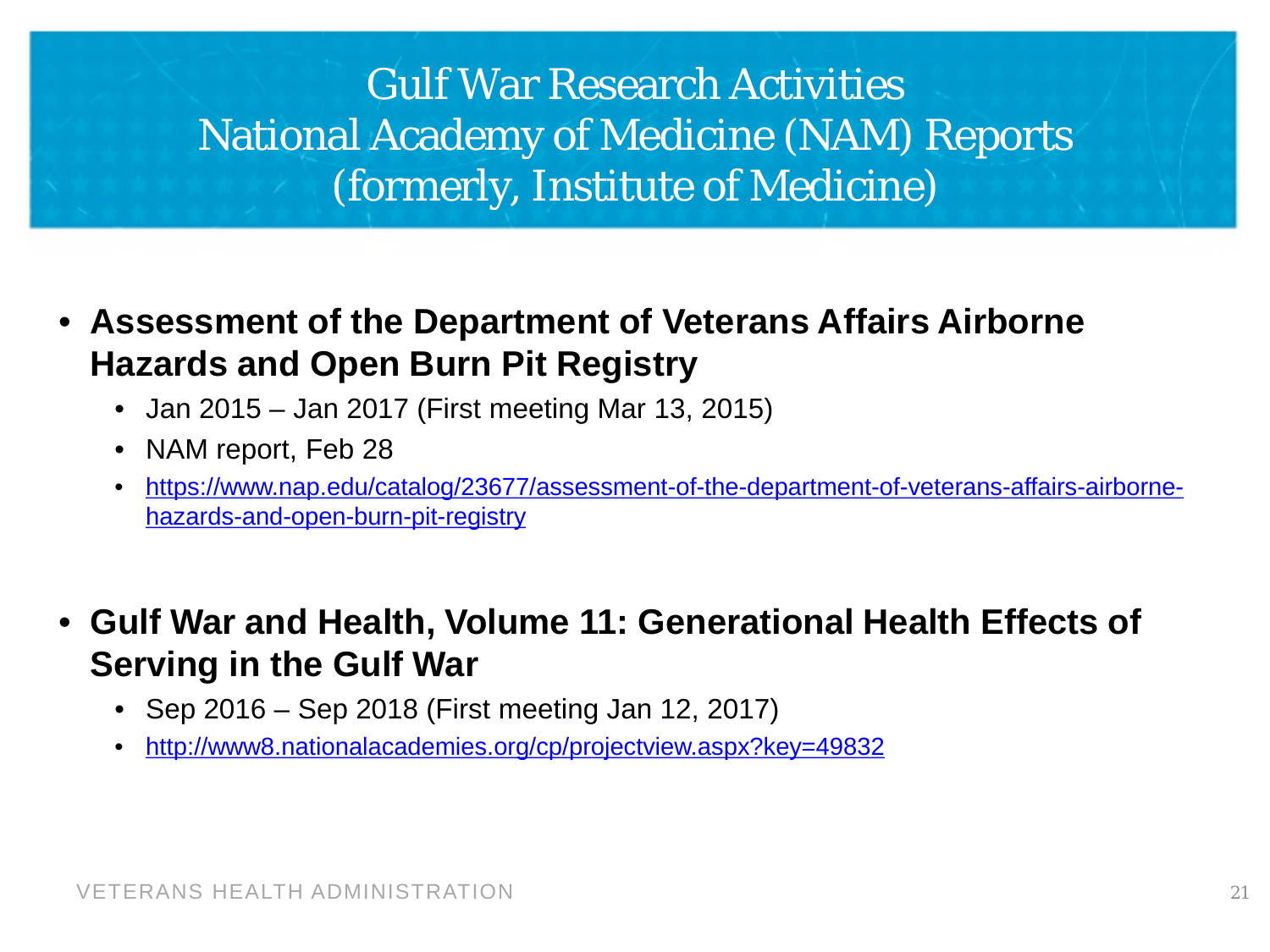#### Gulf War Research – VA-DoD Coordination

- **Regular briefings/updates between Gulf War Program Managers in VA/ORD and DoD/CDMRP**
- **Periodic review of proposals submitted/funded between agencies**
- **Annual Report to Congress (jointly with DoD)**
	- <http://www.research.va.gov/pubs/GulfWarRpt14.cfm>
- **Joint VA/DoD Working Groups (Deployment Health and Medical)**
- **Participation in CFS Conference and GWI Workshop in Ft. Lauderdale, October 2016**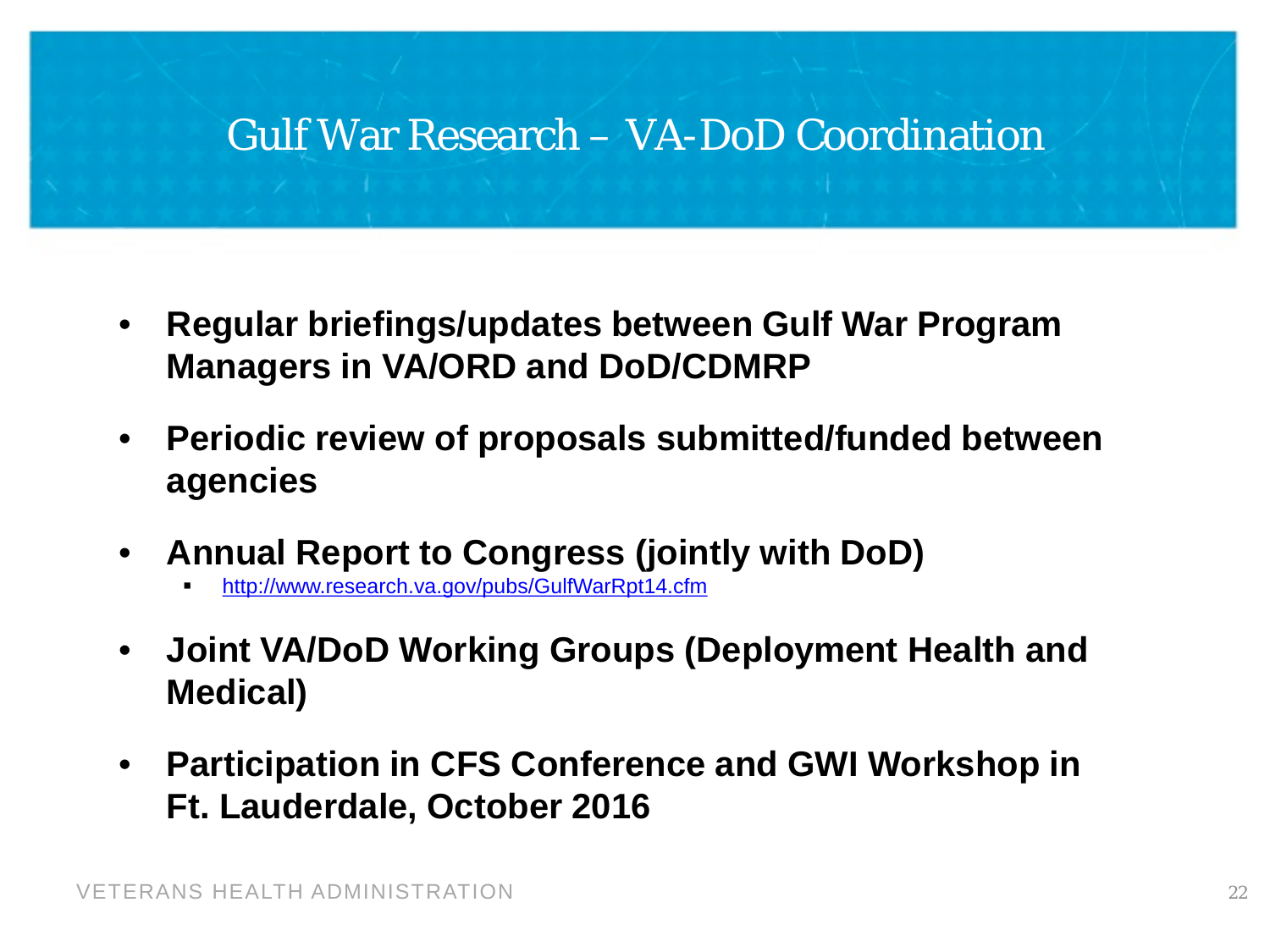### Post-Deployment Research – VA-DoD Coordination Individual Longitudinal Exposure Record (ILER)

- **ILER - A complete record of every Service member's occupational and environmental exposures over the course of their careers**
- **Pilot project – currently underway**
	- **Demonstrate feasibility**
	- **Develop a prototype**
- **Link DoD exposure databases to a Service member's location and dates** 
	- **Available to VA and DoD health care providers**
	- **Available to VBA adjudicators**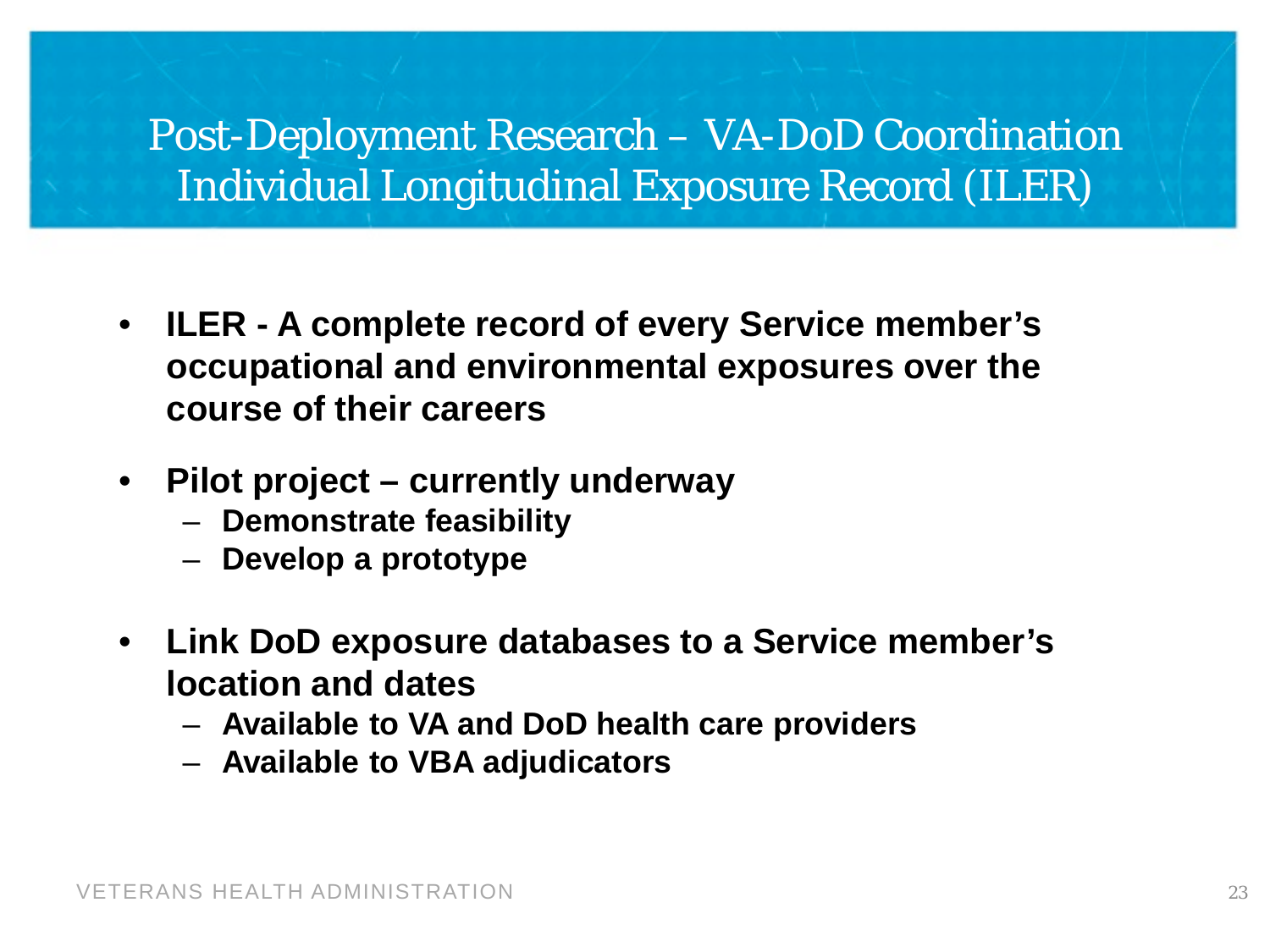#### Gulf War Research Activities

# **QUESTIONS ?**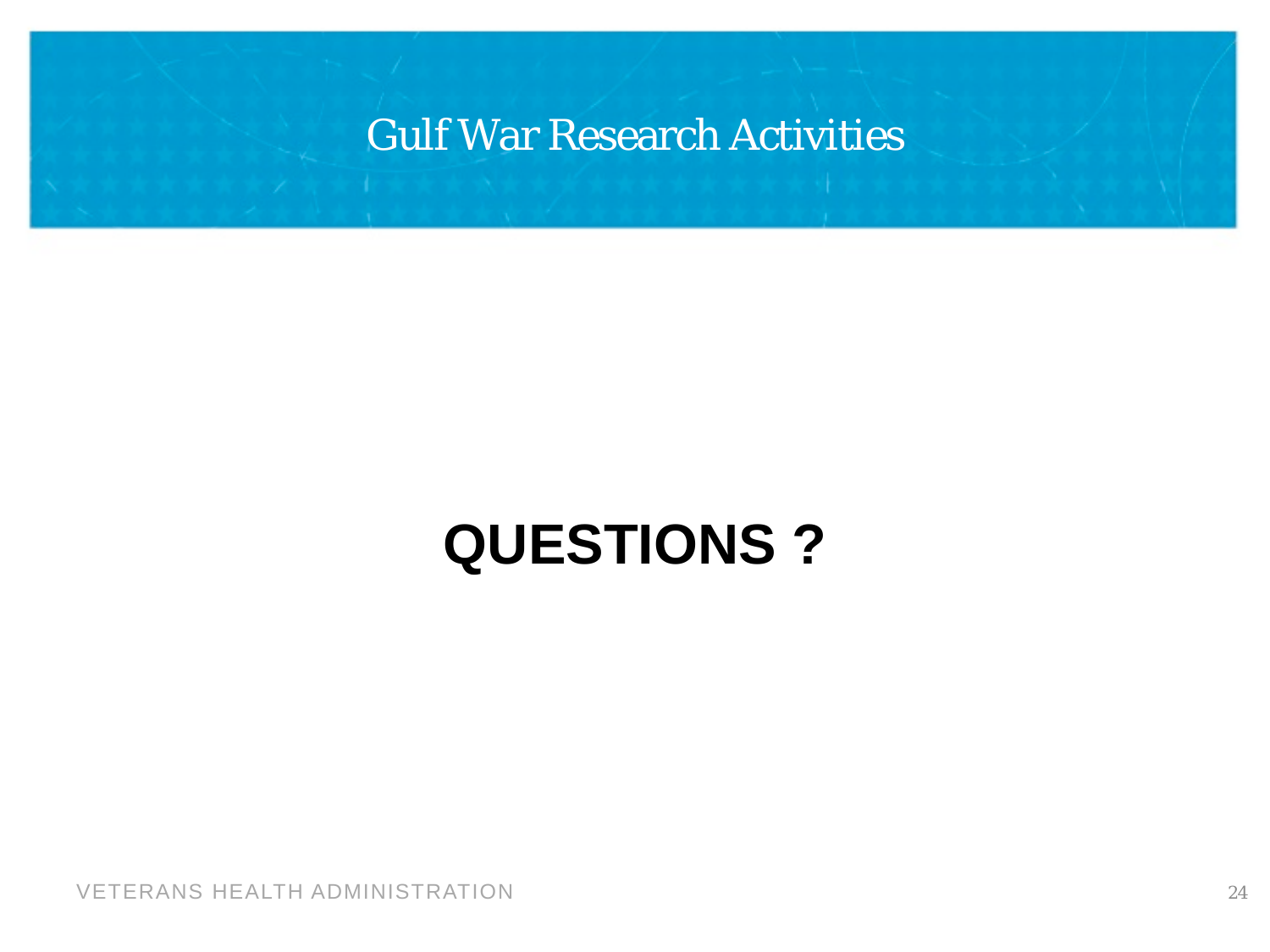

# **VA/ORD Gulf War Research Strategic Plan 2013-2017 (2015 Update)**

<http://www.research.va.gov/pubs/docs/GWResearch-StrategicPlan.pdf>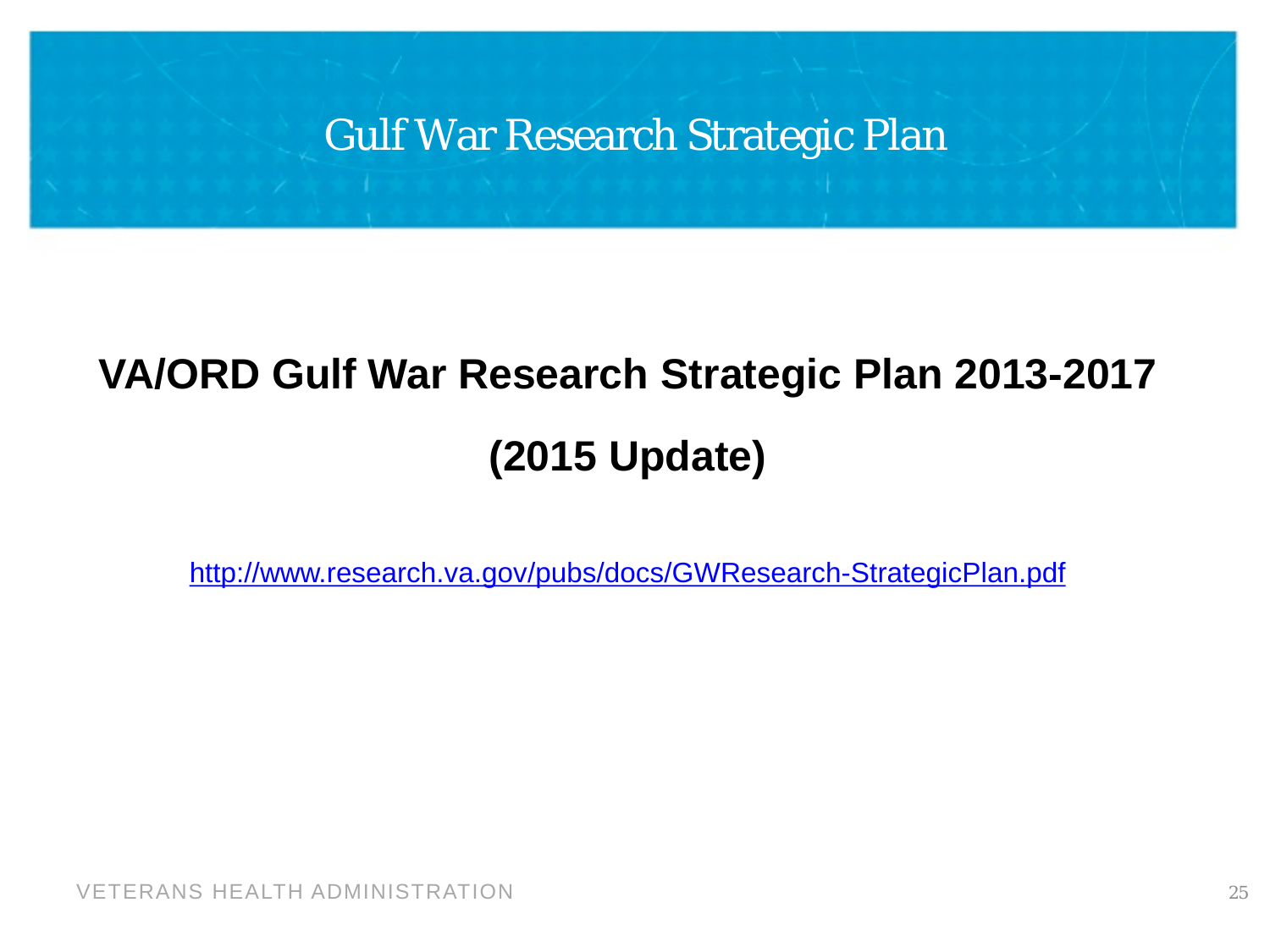## VA/ORD Gulf War Research Strategic Plan (2013-2017)

#### **Table of Contents**

- 1.0 EXECUTIVE SUMMARY
- 2.0 INTRODUCTION AND BACKGROUND
- 3.0 FVOLUTION OF THE GULF WAR RESEARCH STRATEGIC PLAN
- 4.0 SUMMARY OF GULF WAR RESEARCH RESULTS AND PAST FEDERAL RESEARCH SUPPORT
- 5.0 GULF WAR RESEARCH STRATEGIC OBJECTIVES 2013-2017
	- 5.1 Symptomatic and Specific Treatments
	- 5.2 Databases and Continued Surveillance
	- 5.3 Establish an Evidence-Based Case Definition …
	- 5.4 Genetics/Genomics/Systems Biology
	- 5.5 Biomarkers
	- 5.6 Animal Models
	- 5.7 Improve Coordination and Communication with Stakeholders
	- 5.8 Translate Research Findings to Practice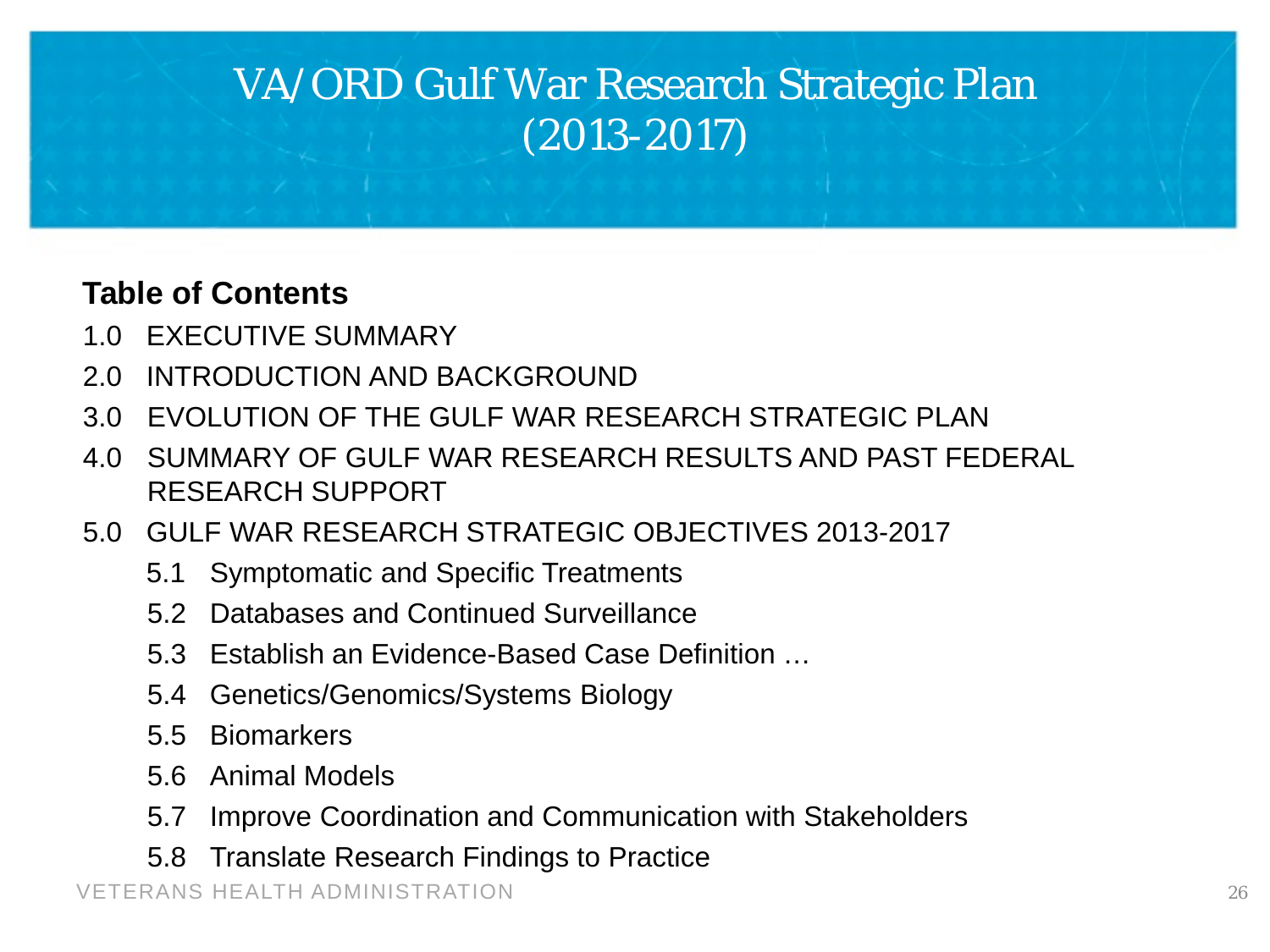## VA/ORD Gulf War Research Strategic Plan (2018-2022)

- **SECTION 1: EXECUTIVE SUMMARY**
- **SECTION 2: INTRODUCTION AND BACKGROUND**
- **SECTION 3: GOALS AND OBJECTIVES** *(or Vision and Mission)*
- **SECTION 4: PROGRESS, CHALLENGES and OPPORTUNITIES**
- **SECTION 5: CORE RESOURCES (Cohorts; Data use and management; Technology)**
- **SECTION 6: CROSS-CUTTING OBJECTIVES (Partnerships; Communication)**
- **SECTION 7: SCIENTIFIC APPROACHES**
	- **Genetics/genomics**
	- **Molecular and cellular mechanisms**
	- **Systems biology and biological circuits**
	- **Animal models, physiology, and behavior**
	- **Clinical research**
	- **Epidemiology/Continued surveillance**
- **SECTION 8: CONCLUSIONS**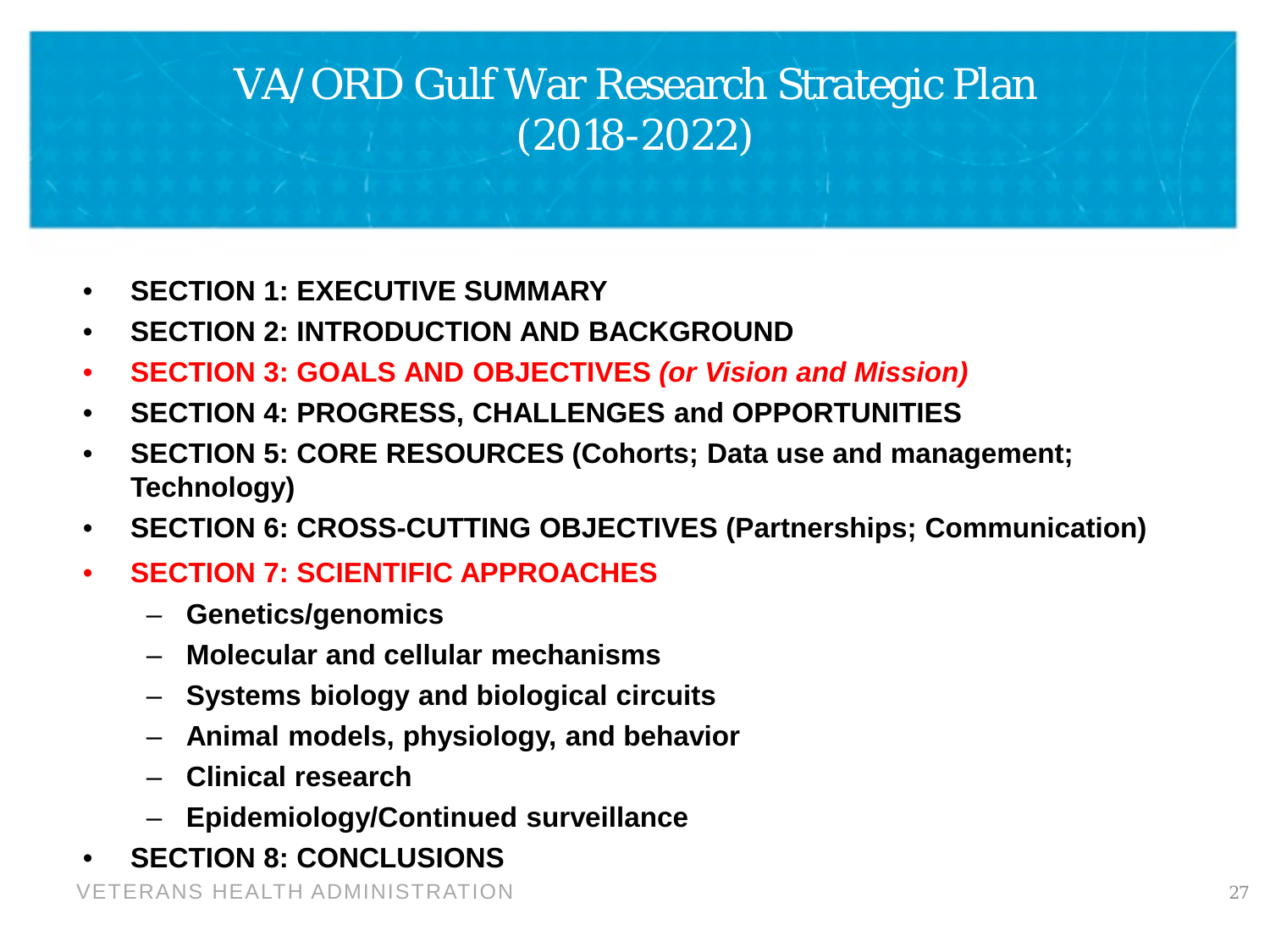## VA/ORD Gulf War Research Strategic Plan (2018-2022)

#### • **SECTION 3: GOALS AND OBJECTIVES** *(or Vision and Mission)*

#### – **Goals (***or Vision***)**

- **Improve the health and well-being of Gulf War Veterans.**
- **Utilize emerging knowledge to prevent similar war-related illnesses in the future.**
- **Objectives (***or Mission***)**
	- **Develop effective treatments for ill Gulf War Veterans**
	- **Identify biomarkers and improve diagnosis for conditions affecting Gulf War veterans**
	- **Continue surveillance/health monitoring**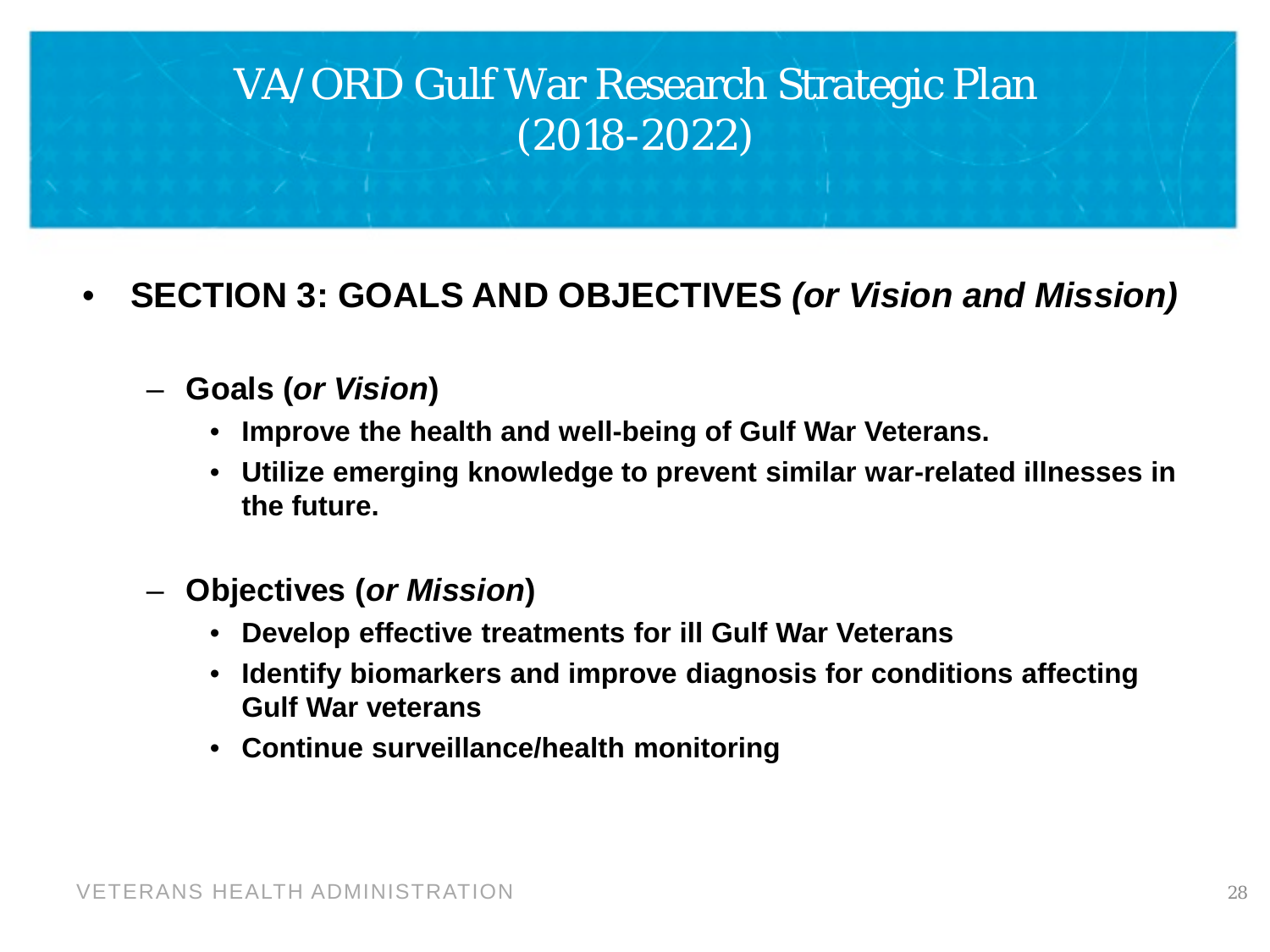## VA/ORD Gulf War Research Strategic Plan (2018-2022)

- **SECTION 7: SCIENTIFIC APPROACHES (***or Research Goals***) - each with Background, Objectives/Aims (and sub-Aims, if needed), Strategies, Targets/Metrics, and relevant Cross-cutting Objectives/Goals.**
	- **Genetics/genomics**
	- **Molecular and cellular mechanisms**
	- **Systems biology and biological circuits**
	- **Animal models, physiology, and behavior**
	- **Clinical research**
	- **Epidemiology/Continued surveillance**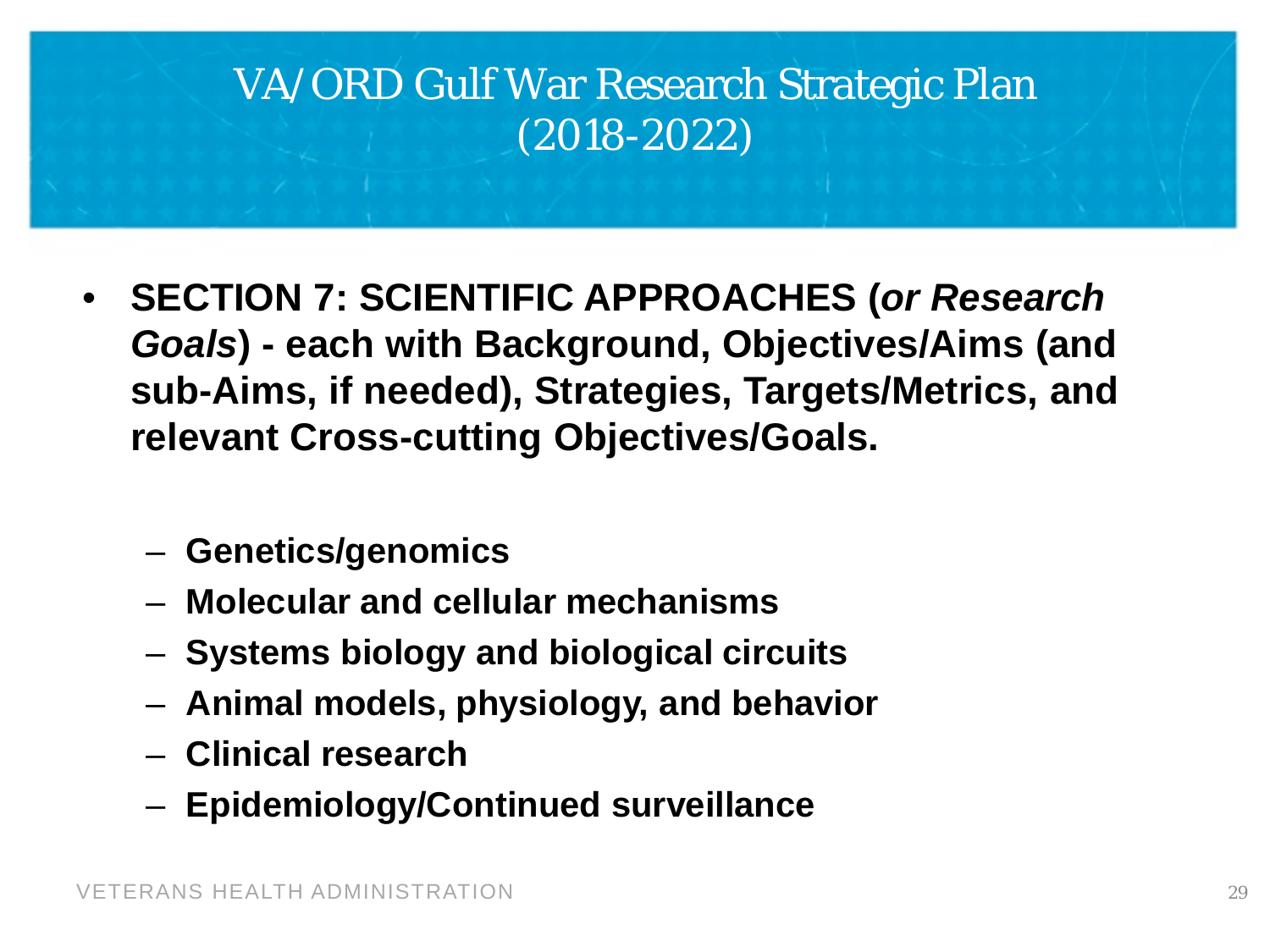## VA/ORD Gulf War Research Strategic Plan (2018-2022) Structure Crosswalk

| <b>OLD</b>                        | <b>NEW</b>                              | <b>Notes</b>                                                                      |
|-----------------------------------|-----------------------------------------|-----------------------------------------------------------------------------------|
| I. Executive Summary              | I. Executive Summary                    |                                                                                   |
| II. Intro and Background          | II. Intro and Background                | Less information about plan development process                                   |
| <b>III. Overall Goals</b>         | Illa. Goals (or Vision)                 |                                                                                   |
| Improve health of GW vets         | Improve health of GW vets               |                                                                                   |
| Prevent similar illnesses         | Prevent similar illnesses               |                                                                                   |
| IV. Two branches                  | IIIb. Objectives (3) (or Mission)       |                                                                                   |
| 1. Monitor health                 | 1. Treatments                           | Elevating treatments to the top priority                                          |
| 2. Biomarkers and treatments      | 2. Biomarkers and diagnosis             | Made biomarkers distinct from treatments in new                                   |
|                                   | 3. Monitor health                       |                                                                                   |
|                                   | IV. Progress, Challenges, Opportunities |                                                                                   |
|                                   | V. Core Resources (3)                   |                                                                                   |
|                                   | 1. Cohorts                              |                                                                                   |
|                                   | 2. Data use and management              | Data could stand alone, surveillance could be part of epidemiology (see<br>below) |
|                                   | 3. Technology                           | Missing in old structure, could also be "cross-cutting"                           |
|                                   | VI. Cross-cutting Objectives (2)        | or Cross-cutting Strategic Goals (2)                                              |
|                                   | 1. Partnerships                         |                                                                                   |
|                                   | 2. Communication                        |                                                                                   |
| V. Strategic Goals/Objectives (8) | VII. Scientific Approaches (6)          | or Research Goals (6)                                                             |
| 1. Treatments                     | $\overline{\phantom{a}}$                | Redundant with "branches"; just in "objectives" in new                            |
| 2. Databases and Surveill.        | $\overline{a}$                          | Moved to "core resources"                                                         |
| 3. Case definition                | $\sim$ $\sim$                           | NAM report; to be noted as a "challenge" in intro                                 |
| 4. Genetics and systems bio       | 1. Genetics/genomics                    | "Systems bio" broken out and included below                                       |
|                                   | 2. Mol. & Cellular Mechanisms           | Missing in old structure                                                          |
| 5. Biomarkers                     |                                         | Redundant with "branches"; just in "objectives" in new                            |
|                                   | 3. Systems bio and bio circuits         | Can include areas like microbiome and neural circuits                             |
| 6. Animal models                  | 4. Animal models/phys/behav             | Expanded to be more encompassing                                                  |
| 7. Communication w/ stakeholders  |                                         | In new, made into a "cross-cutting objective" (see above)                         |
| 8. Translate research to practice | 5. Clinical research                    | Expanded to be more encompassing                                                  |
|                                   | 6. Epidemiology & Surveill.             | Epi. missing in old structure, combining w/ surveillance                          |
| <b>VI. Conclusions</b>            | <b>VIII. Conclusions</b>                |                                                                                   |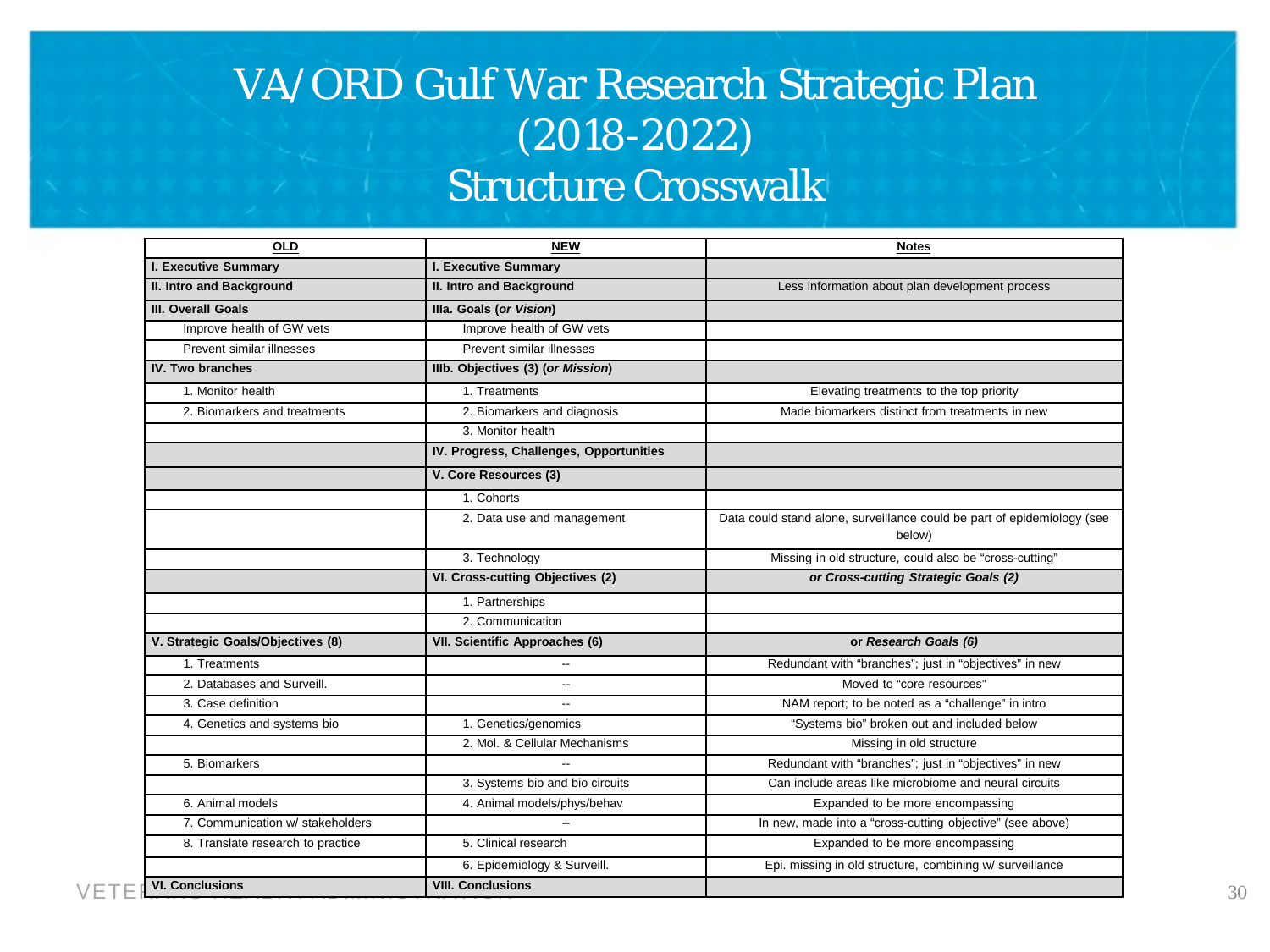## VA/ORD Gulf War Research Strategic Plan (2018-2022) Structure Crosswalk

| <b>OLD</b>                   | <b>NEW</b>                              | <b>Notes</b>                                            |
|------------------------------|-----------------------------------------|---------------------------------------------------------|
| <b>I. Executive Summary</b>  | <b>I. Executive Summary</b>             |                                                         |
| II. Intro and Background     | II. Intro and Background                | Less information about plan development process         |
| <b>III. Overall Goals</b>    | Illa. Goals (or Vision)                 |                                                         |
| Improve health of GW vets    | Improve health of GW vets               |                                                         |
| Prevent similar illnesses    | Prevent similar illnesses               |                                                         |
| <b>IV. Two branches</b>      | IIIb. Objectives (3) (or Mission)       |                                                         |
| 1. Monitor health            | 1. Treatments                           | Elevating treatments to the top priority                |
| 2. Biomarkers and treatments | 2. Biomarkers and diagnosis             | Made biomarkers distinct from treatments in new         |
|                              | 3. Monitor health                       |                                                         |
|                              | IV. Progress, Challenges,               |                                                         |
|                              | <b>Opportunities</b>                    |                                                         |
|                              | V. Core Resources (3)                   |                                                         |
|                              | 1. Cohorts                              |                                                         |
|                              | 2. Data use and management              | Data could stand alone, surveillance could be part of   |
|                              |                                         | epidemiology (see below)                                |
|                              | 3. Technology                           | Missing in old structure, could also be "cross-cutting" |
|                              | <b>VI. Cross-cutting Objectives (2)</b> | or Cross-cutting Strategic Goals (2)                    |
|                              | 1. Partnerships                         |                                                         |
|                              | 2. Communication                        |                                                         |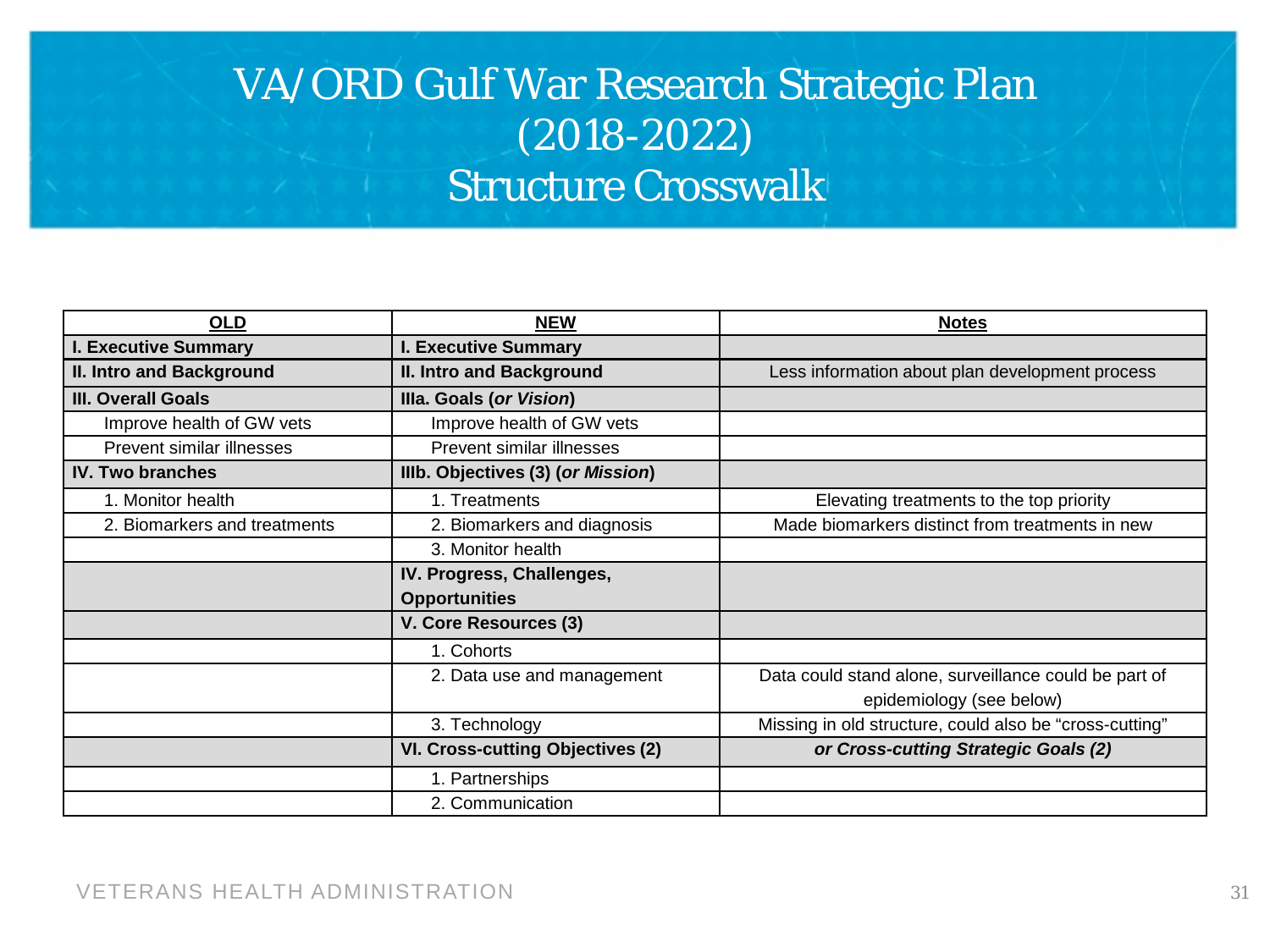## VA/ORD Gulf War Research Strategic Plan (2018-2022) Structure Crosswalk

| <b>OLD</b>                        | <b>NEW</b>                            | <b>Notes</b>                                              |
|-----------------------------------|---------------------------------------|-----------------------------------------------------------|
| <b>I. Executive Summary</b>       | <b>I. Executive Summary</b>           |                                                           |
| II. Intro and Background          | II. Intro and Background              | Less information about plan development process           |
| <b>III. Overall Goals</b>         | Illa. Goals (or Vision)               |                                                           |
| Improve health of GW vets         | Improve health of GW vets             |                                                           |
| Prevent similar illnesses         | Prevent similar illnesses             |                                                           |
| <b>IV. Two branches</b>           | IIIb. Objectives (3) (or Mission)     |                                                           |
| 1. Monitor health                 | Treatments                            | Elevating treatments to the top priority                  |
| 2. Biomarkers and treatments      | Biomarkers and diagnosis              | Made biomarkers distinct from treatments in new           |
|                                   | Monitor health                        |                                                           |
| V. Strategic Goals/Objectives (8) | <b>VII. Scientific Approaches (6)</b> | or Research Goals (6)                                     |
| 1. Treatments                     |                                       | Redundant with "branches"; just in "objectives" in new    |
| 2. Databases and Surveill.        |                                       | Moved to "core resources"                                 |
| 3. Case definition                | --                                    | NAM report; to be noted as a "challenge" in intro         |
| 4. Genetics and systems bio       | 1. Genetics/genomics                  | "Systems bio" broken out and included below               |
|                                   | 2. Mol. & Cellular Mechanisms         | Missing in old structure                                  |
| 5. Biomarkers                     |                                       | Redundant with "branches"; just in "objectives" in new    |
|                                   | 3. Systems bio and bio circuits       | Can include areas like microbiome and neural circuits     |
| 6. Animal models                  | 4. Animal models/phys/behav           | Expanded to be more encompassing                          |
| 7. Communication w/ stakeholders  |                                       | In new, made into a "cross-cutting objective" (see above) |
| 8. Translate research to practice | 5. Clinical research                  | Expanded to be more encompassing                          |
|                                   | 6. Epidemiology & Surveill.           | Epi. missing in old structure, combining w/ surveillance  |
| <b>VI. Conclusions</b>            | <b>Conclusions</b>                    |                                                           |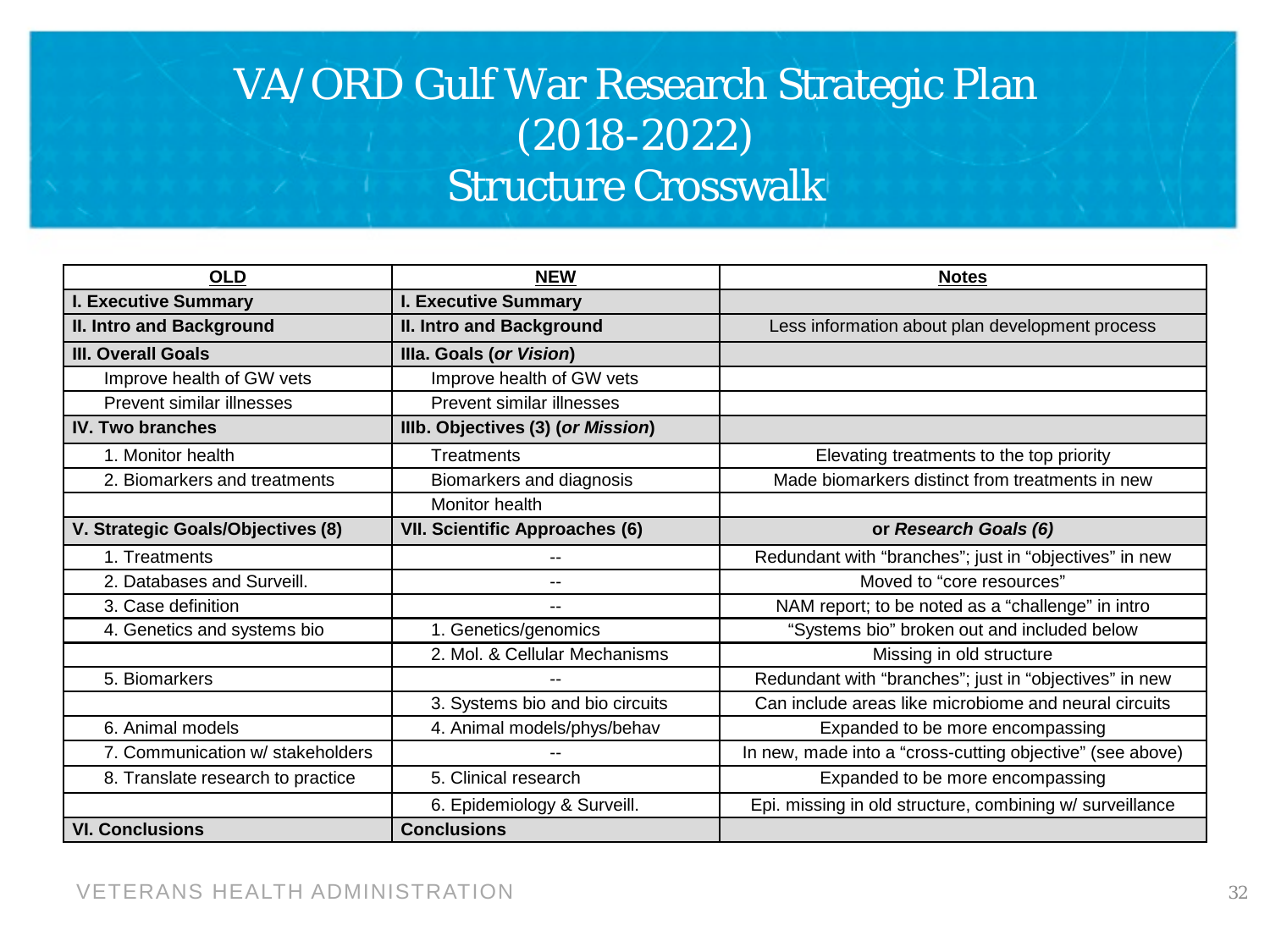### VA/ORD Gulf War Research Strategic Plan (2018-2022)

#### **GENERAL TEMPLATE for SECTION 7: SCIENTIFIC GOALS AND OBJECTIVES**

#### **A. Select one scientific area from Section 7** (Highlight your selected area):

Genetics/Genomics Molecular and Cellular Mechanisms Systems Biology and Biological Circuits Animal Models, Physiology, and Behavior Clinical Research Epidemiology/Continued Surveillance

#### **B. Progress**:

•

•

*What progress has been made in this scientific area as it relates to Gulf War research? Focus attention to recent years and advances since the current GWRSP.*

#### **C. Challenges:**

*What research-related challenges have hampered progress to-date and/or what challenges pose an impediment to future progress in this scientific area?* 

#### **D: Opportunities:**

*What research directions offer the greatest opportunity to make progress in this scientific area as it relates to the GWRSP? Take into consideration timeframe and potential impact, as well as partnerships that may be needed.* 

#### **E. Scientific Goal(s) and/or Objectives**

*What are the top goal(s) for your selected scientific area that are achievable by 2022?*

•

•

•

*What might be some supporting objectives for each goal? Consider specific outcomes that are actionable and measurable.*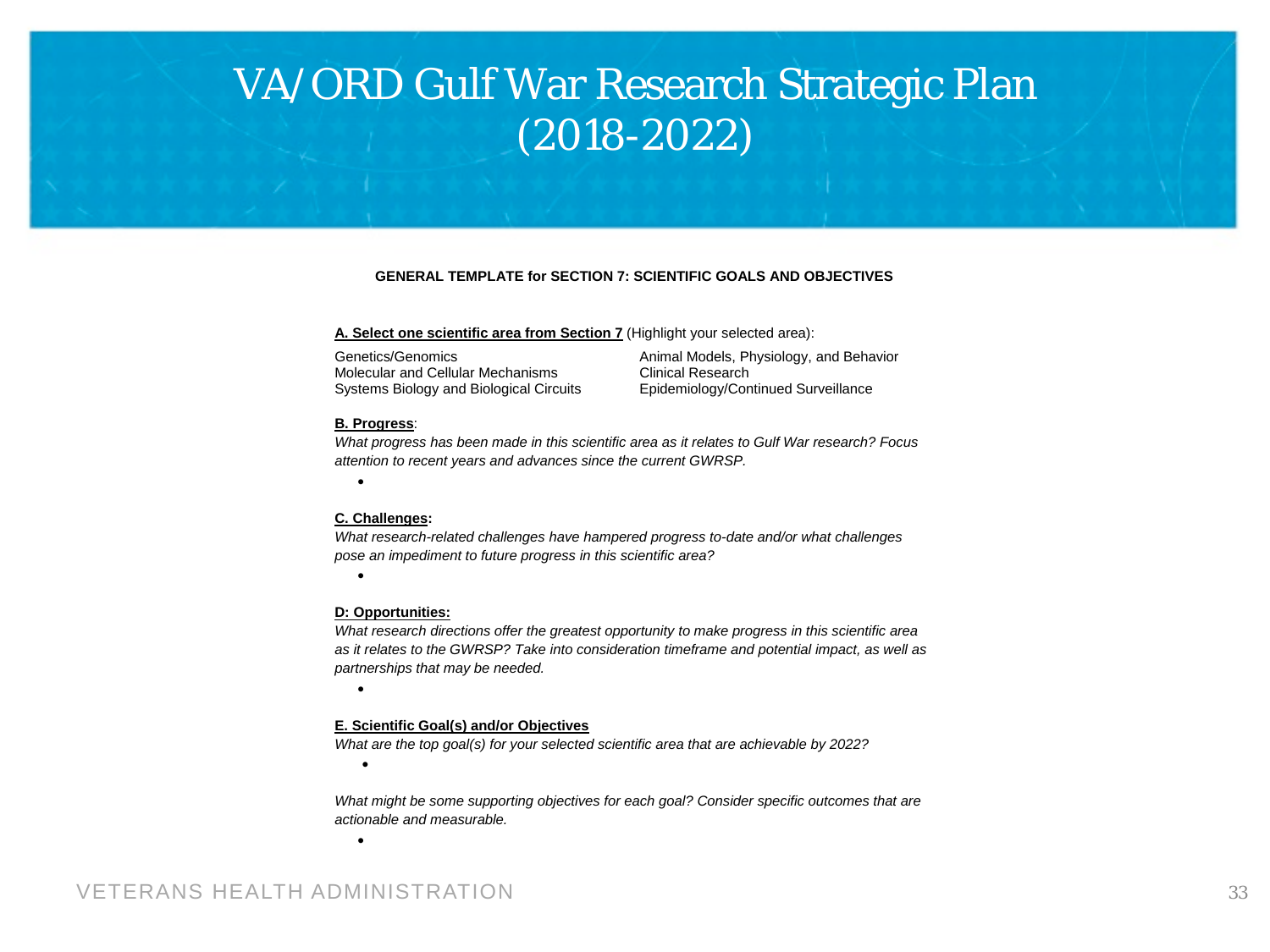## VA/ORD Gulf War Research Strategic Plan (2018-2022)

## DRAFT TIMELINE

- Apr 11-19 Establish Writing Teams
- Apr 20 Briefing for RAC
- May First drafts from Writing Teams
- Jun Second drafts from Writing Teams
- Jul **Combine and edit draft GWRSP**
- Jul 24-28 Work Group discuss GWRSP
- Aug Briefing for RAC
- Aug-Sep Finalize and submit to VHA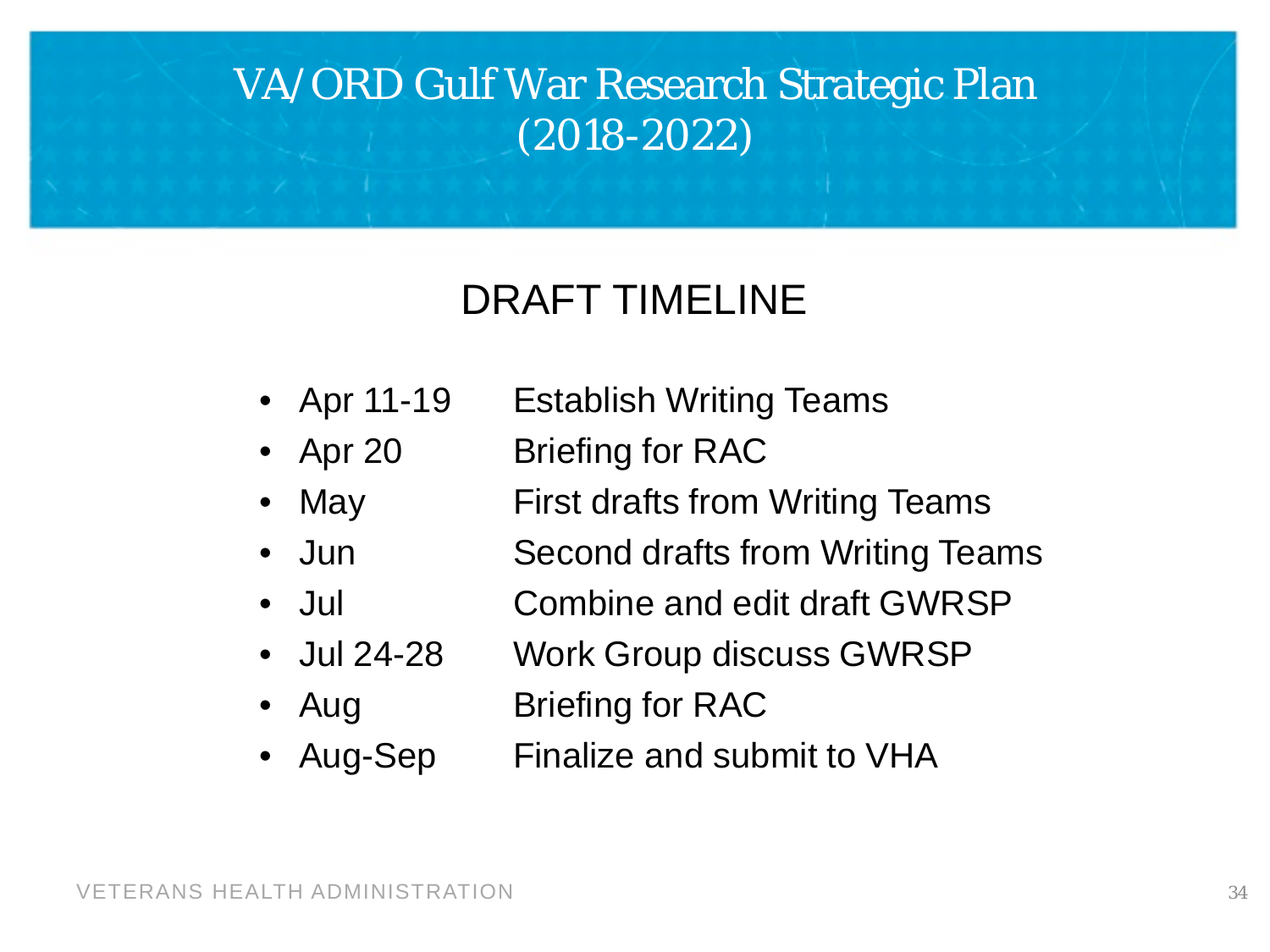## VA/ORD Gulf War Research Strategic Plan (2018-2022)

- **SECTION 1: EXECUTIVE SUMMARY**
- **SECTION 2: INTRODUCTION AND BACKGROUND**
- **SECTION 3: GOALS AND OBJECTIVES** *(or Vision and Mission)*
- **SECTION 4: PROGRESS, CHALLENGES and OPPORTUNITIES**
- **SECTION 5: CORE RESOURCES (Cohorts; Data use and management; Technology)**
- **SECTION 6: CROSS-CUTTING OBJECTIVES (Partnerships; Communication)**
- **SECTION 7: SCIENTIFIC APPROACHES**
	- **Genetics/genomics**
	- **Molecular and cellular mechanisms**
	- **Systems biology and biological circuits**
	- **Animal models, physiology, and behavior**
	- **Clinical research**
	- **Epidemiology/Continued surveillance**
- **SECTION 8: CONCLUSIONS**